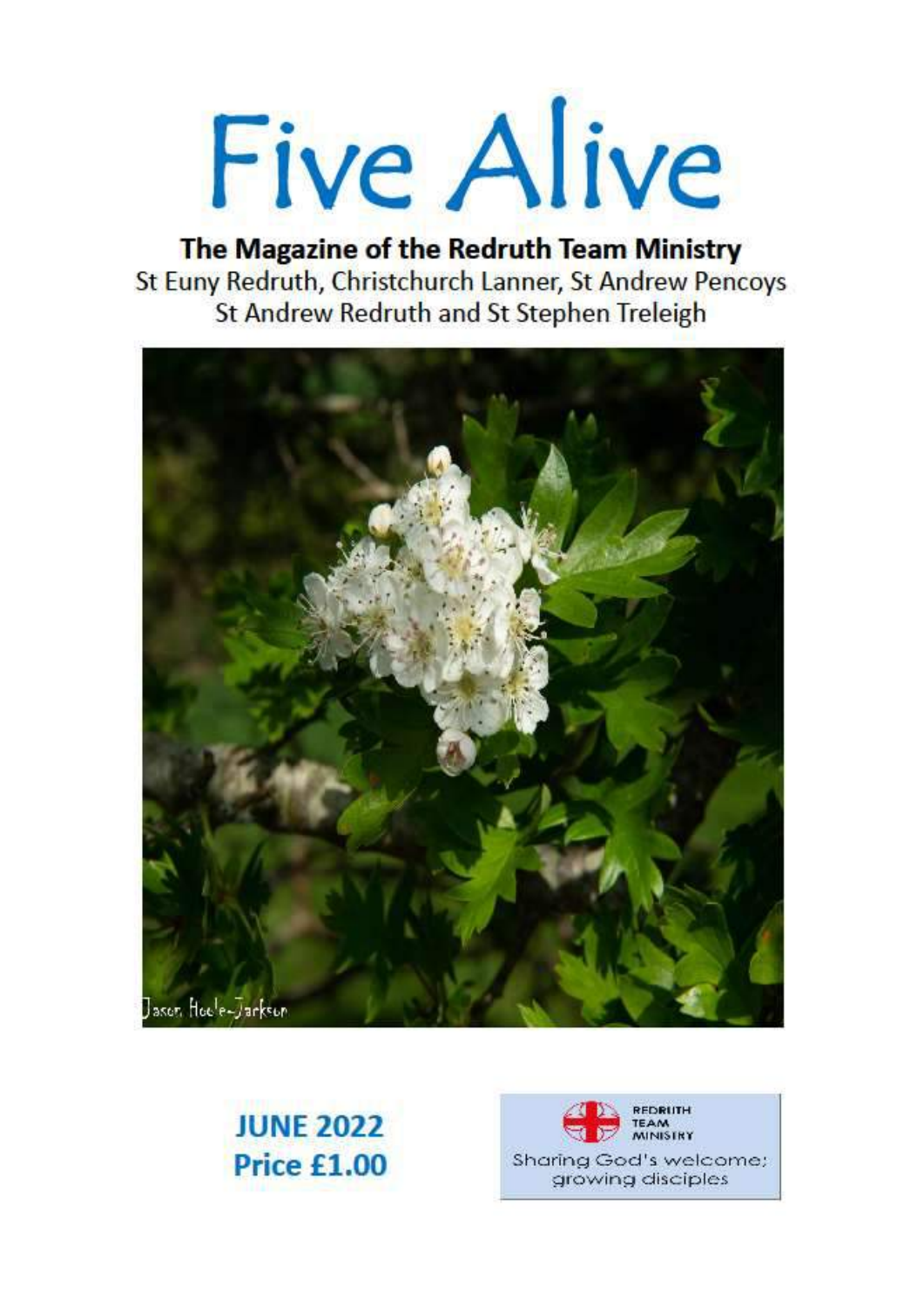

Providing a full range of chiropody/podiatry treatments. Clinic appointments & home visits available

Paul Bateman - BSc, MSc, MChS Hannah Buse - BSc (Hons), MChS

Station Road, Redruth, Cornwall, TR15 2AD t: 01209 314131 e: info@foothealthpractice.co.uk w: www.foothealthpractice.co.uk



# **Helping You Say Goodbye**

Our team of professionals are here, offering support and guidance to ensure everything and everyone is taken care of. Call us for a chat or to arrange an appointment.

**Redruth Funeralcare** 68 Fore Street, TR15 2AF 01209 313 516

Or to find your local funeral home visit: coop.co.uk/funeralcare



Co-opForwroldere is attacking name of Forwrolder visual Limited, are gistered society registered in England and Wales with registration nomber 3000Rand registered office at 1 Angel Square, Manchester, M60 DAG. VAT registered 433314604. Fact of Co-operative Group Limited.

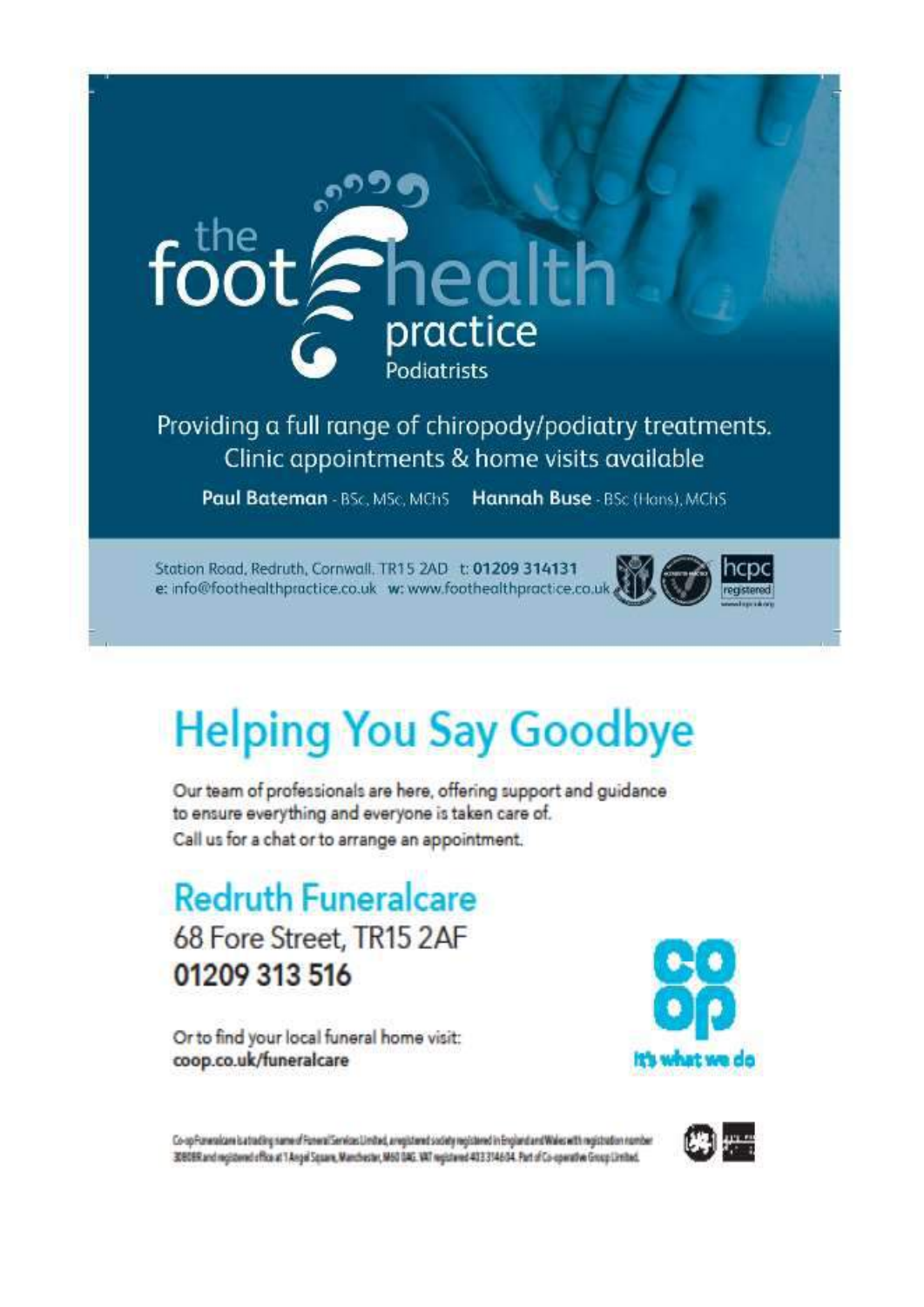| <b>Team Clergy</b>                                                     |              | <b>Church Wardens REDRUTH PCC</b>       |              |  |  |
|------------------------------------------------------------------------|--------------|-----------------------------------------|--------------|--|--|
| Caspar Bush-Team Rector                                                | 01209 216958 |                                         |              |  |  |
| <b>Peter Fellows</b>                                                   | 07903 807946 | Lez Seth                                | 01209 215191 |  |  |
|                                                                        |              | Lucie Rogers                            | 01209 211255 |  |  |
| <b>Lay Readers</b>                                                     |              | Representing St Andrew Redruth, St Euny |              |  |  |
| Jim Seth                                                               | 01209 215191 | and St Andrew Pencoys                   |              |  |  |
| Jason Hoole-Jackson                                                    | 07866391952  | <b>St Andrew Pencoys</b>                |              |  |  |
| <b>Magazine Editor/Treasurer</b>                                       |              | <b>Deputy wardens</b>                   |              |  |  |
|                                                                        |              | Brian Gannaway                          | 01209 214069 |  |  |
| Richard & Rosemary                                                     | 01209 715198 | Sheila Gannaway                         | 01209 214069 |  |  |
| Robinson                                                               |              | <b>Christchurch Lanner</b>              |              |  |  |
| magazine@redruthchurch.org.uk                                          |              | Linda James                             | 01209 217908 |  |  |
| <b>Pastoral Team</b><br>Please contact one of the Churchwardens in the |              | <b>Mary Anson</b>                       | 01209 211087 |  |  |
|                                                                        |              | <b>St. Stephen's Treleigh</b>           |              |  |  |
| first instance                                                         |              | <b>Mary Harris</b>                      | 01209 214117 |  |  |
|                                                                        |              | <b>Christine Cunningham</b>             | 01209 218147 |  |  |
| <b>Enquiries Concerning Church Halls</b>                               |              |                                         |              |  |  |

| St Andrew's Crypt          | Lez Seth                | 01209 215191 |
|----------------------------|-------------------------|--------------|
| <b>Pencoys Church Hall</b> | <b>Christine Walker</b> | 01209 215850 |
| Lanner Church Hall         | <b>Margaret Davis</b>   | 01209 214470 |
| Treleigh Church Hall       | David Rowe              | 01209 218416 |

### **Enquiries Concerning Weddings and Baptisms**

Please email Revd Caspar Bush on **casparbush@gmail.com** or telephone 01209 216958

**Benefice Office & weekly prayer sheet Administrator: Simon Cooper:** Tel office 01209 200739 (Please leave a message) **E-mail: enquiries@redruthchurch.org.uk**

> **Benefice website** http://www.redruthchurch.org.uk **E-mail: enquiries@redruthchurch.org.uk E-mail: JSeth@btinternet.com**

# **FIVE ALIVE MAGAZINE**

*Subscriptions (£7.50 PER YEAR OR £1.00 PER COPY):* please contact your Churchwardens *Articles and advertisements: please contact:-* **Richard and Rosemary Robinson: magazine@redruthchurch.org.uk**

# **by FRIDAY 17 JUNE**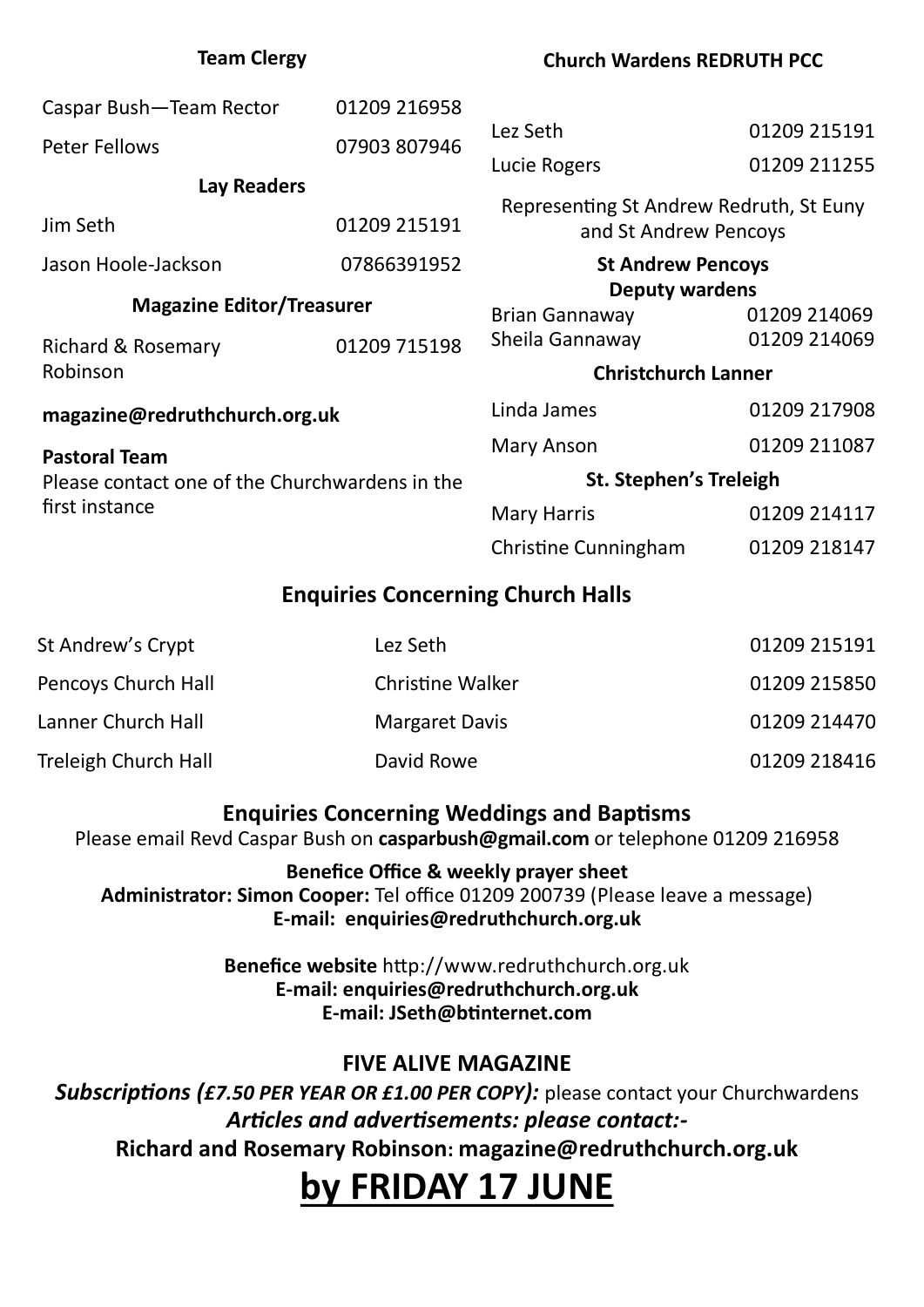# **Rector's notes – JUNE 2022**

After the last two summers when so many activities have been cancelled or restricted, it's great that there is *so* much going on this month!

Thy Kingdom Come – national prayer initiative in each of our five churches. Actually, this starts in May – see elsewhere in Five Alive for the programme.

#### The Queens's Jubilee celebrations!

There are a number of Civic Services in our churches that will be advertised in the weekly sheet, but the thing to which we'd like to invite people from all our churches is a special benefice Jubilee lunch at St Euny at 12.30pm on Sunday 5<sup>th</sup> June. It will be beef (or vegan alternative) in a roll, plus something for pudding, and a bar. No charge, just donations on the day. But it would be helpful to know if you're coming, so please email Lucie Rogers on [lucierogers28@gmail.com](mailto:lucierogers28@gmail.com)

Intercessions training – for anyone who'd like to explore leading intercessions in our Sunday services, and as a refresher for those who do this already. Two opportunities to do this two session course – see the article later in Five Alive.

On the Way; the final plan – on the  $15<sup>th</sup>$  June this will be presented to Deanery Synod for approval. Please pray for the team putting this together, as we still have a lot of work to do to be ready.

Arts Festival and Murdoch Day – Saturday  $18<sup>th</sup>$  June and onwards. Look out for the full programme for the Arts Festival. On Murdoch Day itself we'll have a new 'Swing-o-meter' of faith at the church stall on the Fore Street square with the tinners hounds – do come and say hello.

Our new curate is arriving! The Harrigan family (Chris, Becca, Izzy and Isaac) are moving into the curate's house on Park Road in mid-June, and Chris will become 'The Reverend…' at his ordination as a deacon at 7.30pm, on Friday 24<sup>th</sup> June, in Truro Cathedral. All of us are welcome to come to this, but it's worth getting there by 7pm to find a seat. At 10.30am on Sunday 26<sup>th</sup> June we'll have a joint benefice service at St Andrew's which Chris will help lead his first service as a deacon, with coffee and cake afterwards. Then at 3pm that afternoon there'll be a special children and young people's event at St Euny including cakey-tea to especially welcome Izzy and Isaac Harrigan to the benefice. By the way, if you'd like to send Chris a friendly email, his new email address is [redruthcurate@gmail.com](mailto:redruthcurate@gmail.com)

*With my prayers and best wishes Caspar Bush (Team Rector)*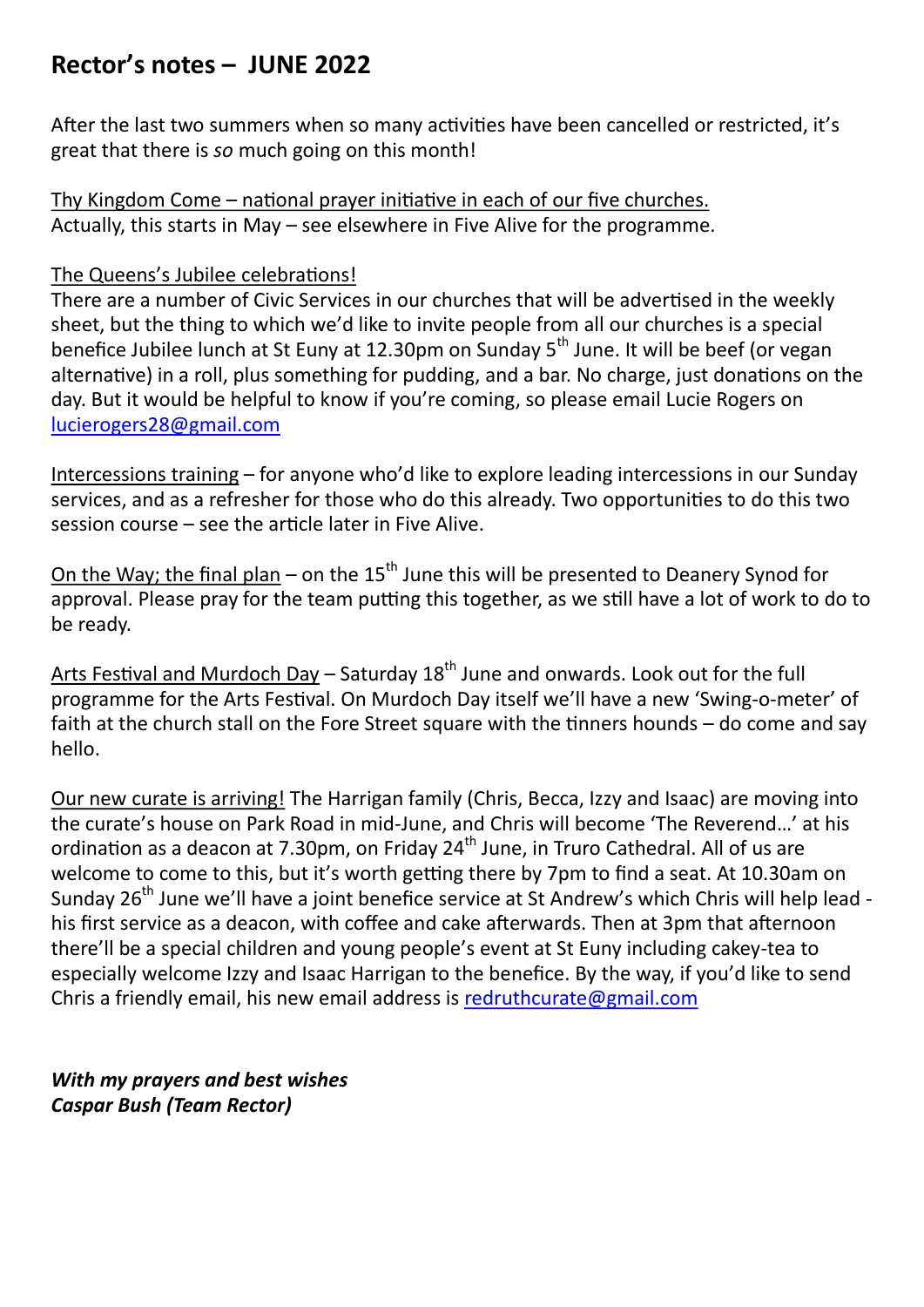#### **SATURDAY MAY 14 2022**

On May 14 2022 Morgan (the son of Beverley & Nigel) and Catriona got married at The Alverton Hotel in Truro. The wedding ceremony was followed by a *hand fastening*.

This beautiful ceremony mirrors the moment when a priest binds the hands of a married couple with their stole. This is a symbol of God's love for them and the hope that their married life will be one of co-operation, respect and love.

A hand-fastening, often takes place outdoors, as this one did. Coloured ribbons or cords are used to bind the hands of the couple and to remind them of what they have promised both to each other and to the world. The following liturgy is the one used for Morgan and Catriona: **The hand-fastening and the vows** 

Will you share yourselves freely and generously with each other, making time to be together? **C & M: We will** 

*The first binding is made with blue cord, symbolic of Water that your love may flow and fill you to your depths.* 

Will you each seek to ease the other's pain and suffering, sharing laughter and joy?

#### **C & M: We will**

*The second binding is thus made with green cord, symbolic of Earth, that your love may be wise and nurturing, and your happiness abundant.* 

Will you strive to keep your romance alive through daily actions and words of encouragement? **C & M: We will** 

*The third binding is thus made with red cord, symbolic of Fire, that your love may be bright and passionate.* Will you both help each other to grow in spirit and wisdom? **C & M: We will**  *The fourth binding is thus made with white cord, symbolic of Air, that your love may be as limitless as the sky, and filled with spirit.* 

#### **The cords are tied together**

*You are now bound together, your two lives joined by love and trust into one life.* **A hand-fastening prayer said whilst the cords remain tied** 

These are the hands of your best friend, young and strong and full of love for you, that are holding yours on your wedding day, as you promise to love each other today, tomorrow, and forever. These are the hands that will work alongside yours, as together you build your future. These are the hands that will passionately love you and cherish you through the years, and with the slightest touch, will comfort you like no other. These are the hands that will hold you when fear or grief fills your mind. These are the hands that will countless times wipe the tears from your eyes; tears of sorrow, and tears of joy. These are the hands that will tenderly hold your children. These are the hands that will help you to hold your family as one. These are the hands that will give you strength when you need it. And lastly, these are the hands that even when wrinkled and aged, will still be reaching for yours, still giving you the same unspoken tenderness with just a touch.

### **The hands are untied for the final words**

*May the roads rise to meet you,* 

*May the wind be always at your back,* 

*May the sun shine warm upon your face,* 

*The rains fall soft upon your fields,* 

*And until we meet again may you be held in safety and in love.*

*FP*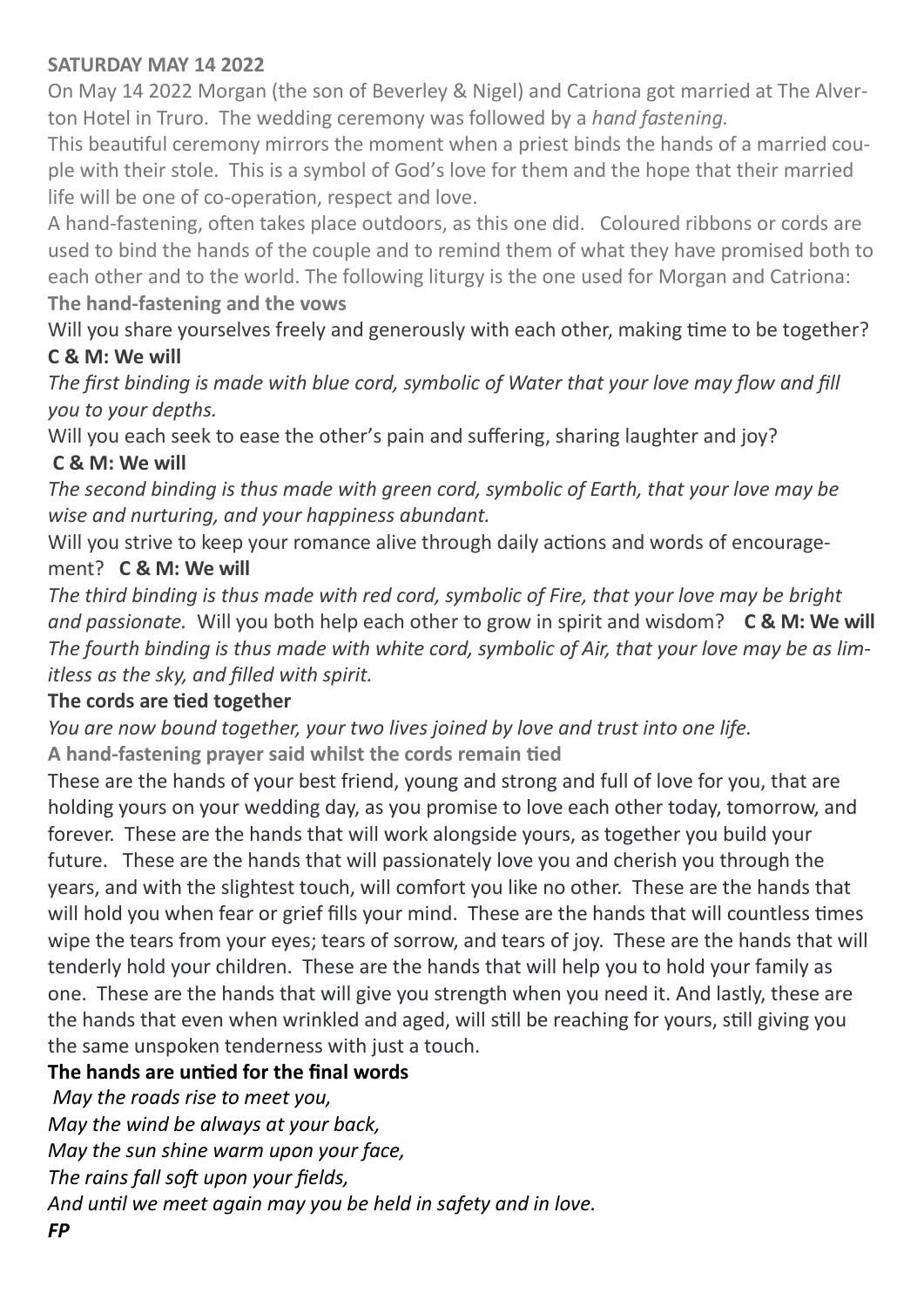# **ST ANDREW REDRUTH**

# **Changes 1955**

Saturday October 15th 1955 dawned much like any other day of Autumn. The sky was grey and overcast but as of yet there was no chill in the air. I remember being eager to be outside riding my cherished red and white tricycle and watching my brother and the Sullivan boys race their bikes up and down our quiet road.

I was aware that something did not appear to be quite right. My Father had made breakfast for us and announced that my Mother had gone into the Nursing Home in Green Lane and we now had a new baby sister. While saying this he gave my brother and I a package each declaring 'it was a present for us from the baby'! On tearing open the brown paper I discovered a bright yellow Yoyo; my brother had a red one. I was over the moon. Yoyoing was a big craze and everyone had one. My Father rambled on about my Mother and the baby but all I could think of was being outside trying out my yoyoing skills. Baby, what baby?

It soon became apparent that our little two bedroomed house was no longer big enough and there were many discussions concerning moving to a larger place. I am not sure I took much of this in until the day dawned when the removal van arrived. I had been to see 'the new house' and although excited at the thought of having a bedroom all to myself I hated the idea of leaving the only home I had ever known. I remember trailing from empty room to empty room remembering all that had happened in them over the years. The piano that had stood against the wall where, at Christmas, my brother would play while my Mother sang carols. The dark green tiling around the fireplace and the wooden mantle that always had a picture with a poppy, of Uncle Vernon who was killed in the war. The barest of all was the bedroom that I had shared with my brother. There were no bits of yellow meccano on the chest of drawers, there was no chest of drawers! The bay window that looked out, on sunny days, across towards the coast was bare and curtainless.

I think it must have been hard for all of us to leave such a happy, cosy little home but what came next was so exciting!

We moved into number 7 Coach lane in a flurry of utter chaos. The Removal Men had not been very meticulous with packing and everything seemed in a muddle, if not missing altogether! Best of all was my very own bedroom. It was large. To me it seemed enormous with a bay window that went almost to the floor. On the landing was the most beautiful stained glass, arched window that looked out over the side garden and the high wall that shielded us from the railway line. A new chapter was beginning for us all. We were now a family of five and it was a new beginning.

#### *Pie Louis-Smith*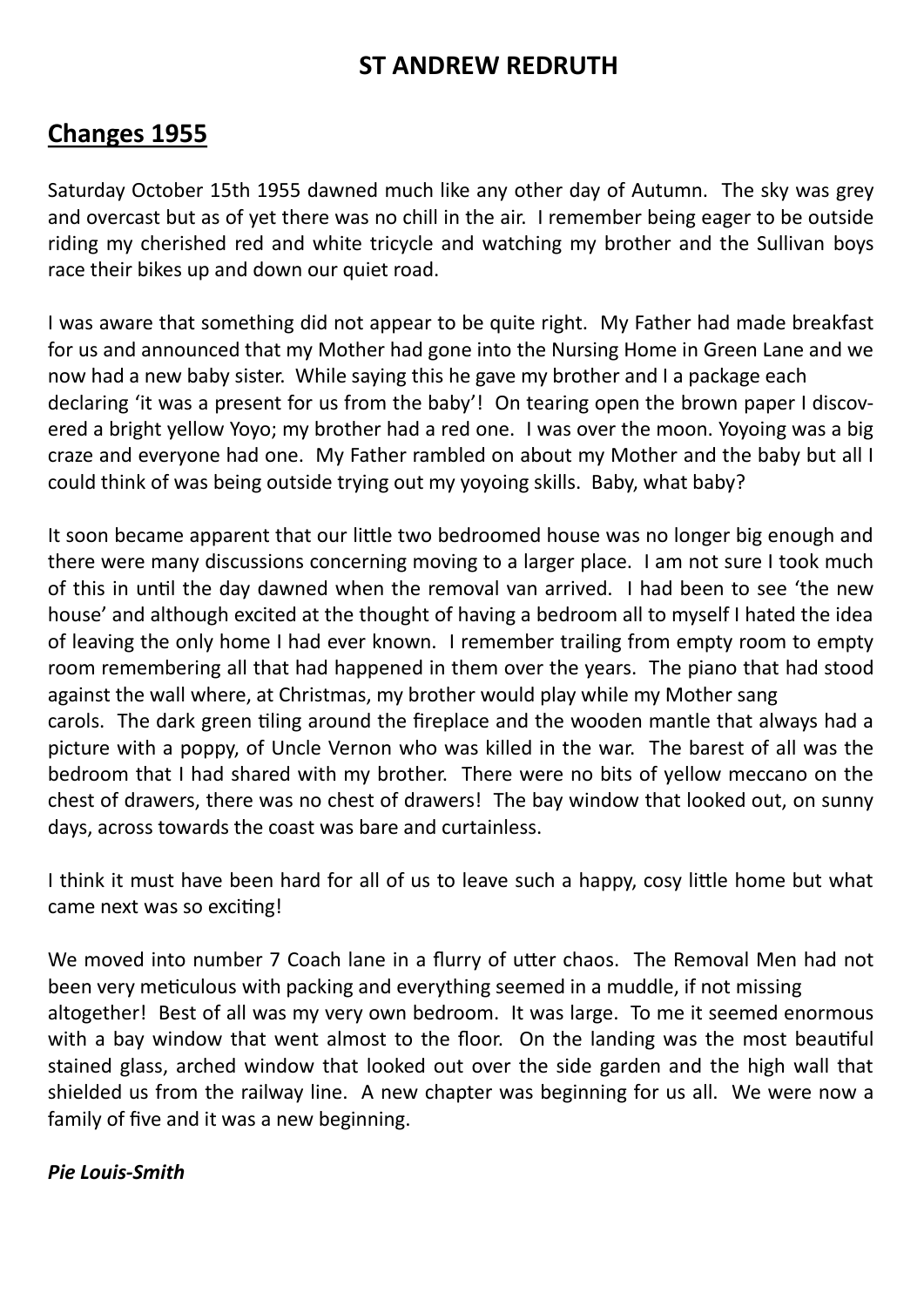# **CHRISTCHURCH LANNER**







# **LANNER CELEBRATES Village Events**

Monday 30th May - 2-4pm Platinum Jubilee Tea Party, Lanner Christchurch Hall



Tuesday 31<sup>st</sup> May - 7pm The Jubilee Juke Box Sing-a-long, Lanner Christchurch

Wednesday 1<sup>st</sup> June - 7pm Elizabeth II is Crowned (Film), Lanner Christchurch



Thursday 2<sup>nd</sup> June - 7pm Civic Service with The Bishop of St Germans, Lanner Christchurch

# Saturday 4<sup>th</sup> June 12noon-3pm Party in the Park

Free entry Burger Van / Cream Teas / Dessert Stall / Bring a picnic Licenced Bar-provided by the Coppice Inn **Entertainment** including Lanner and District Silver Band Trevor Fontaine - Singer Childrens Fancy Dress Competition (Free entry) "Jubilee Theme"



Sunday 5<sup>th</sup> June 10.30am Thanksgiving and Celebration Service. Lanner Methodist Church

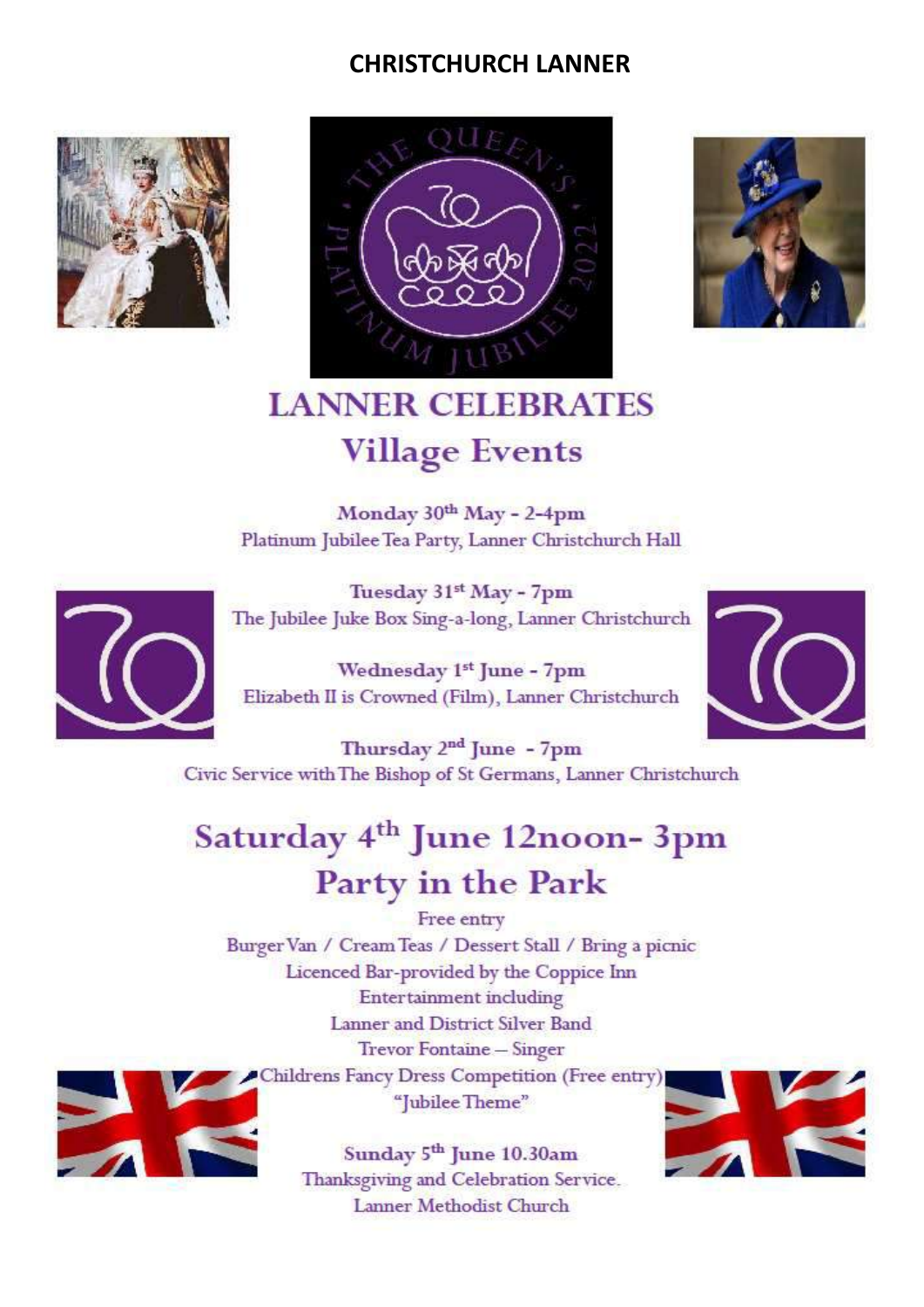#### **St. Andrew's Pencoys with Four Lanes Methodist Church 'FLAPJACK'**

Worshipping, praying and working together as 'One in Christ'

St. Andrew's Church remains open daily from about 10am - 4pm with optional Covid-safe precautions in place.

At the First Sunday Evening Event held at Christchurch Lanner on 1<sup>st</sup> May £300 was raised to support the people of Ukraine and Afghanistan through Action Against Hunger and we thank everyone who has given so generously. The next Event will be held on **Sunday**, **5 th June** at the King George V Playing Field in Four Lanes to support improvements to play equipment. Please see our separate **Platinum Jubilee** notice for all special events and remember to bring your own refreshments and seating to the events on the Playing Field on **Saturday** and **Sunday**, 4<sup>th</sup>  $8.5<sup>th</sup>$  June.

The weekly Holy Communion service remains on Zoom from a live church service at 9.30 or 11.15am details of which are in the weekly sheet or online from [www.redruthchurch.org.uk](http://www.redruthchurch.org.uk) Flapjack services and events during **JUNE** will be:

**Saturday**, **4 th June:** See notice (Picnic in the Park, 2-4pm and Quiz, 7pm, Pencoys Hall – please bring your own refreshments)

**Sunday, 5th June:** Flapjack **Civic Service** at Four Lanes Methodist Church, 11.15am followed by Holy Communion. Lighthouse (Young people's project, parents and carers welcome) from 3-5pm (Pentecost)

**Sunday**, **12th June**: **Flapjack Family Event** at St. Andrew's Pencoys, 11.15am followed by said Holy Communion at 12.30pm (Trinity Sunday)

**Saturday**, **18th June**: Games Evening in Pencoys Hall, 6–8 pm £1 pp.

**Sunday 19th** J**une :** Morning Service 11.15am at the Methodist Church; sung Holy Communion at 6pm at St. Andrew's Pencoys.

**Thursday**, **23rd June** : Open Air service of Holy Communion in Carnmenellis Churchyard, 7pm **Saturday, 25th June:** Bangers & Mash**,** Methodist Church**,** 11am–1pm

**Sunday 26th June**: Flapjack Holy Communion with hymns at St. Andrew's Pencoys, 11.15am and Teatime Celebration in Pencoys Hall from 4 - 5pm

On Sunday, 8<sup>th</sup> May, we were privileged and very moved to welcome two sisters from Ukraine, aged 25 and 22, being hosted by Jackie, the daughter of Tommy Bray, who in her generous perseverance has managed to obtain six-month visas for them to stay here and continue their studies, Viktoriia in dentistry and Nataliia in accountancy. Viktoriia delighted us by playing the Ukrainian national anthem twice on the piano (and also tried her hands and feet at the organ, with stunning effect!). We give thanks that having used her own initiative to negotiate all the red tape surrounding their journey via London Heathrow and Paddington, and their having been granted the modest sum of £200 to survive and unable to claim any sort of benefit, Jackie can continue to give them safe refuge during their stay. Their parents, who are farmers, have had to remain in Vinnytsia, a town near the capital Kyiv, and we pray earnestly for their safety. Viktoriia and Nataliia, although extremely concerned about them, manage to maintain a gentle, smiling dignity, and we wish them peace of mind, security and a future full of hope and happiness.

*Jill Tolputt*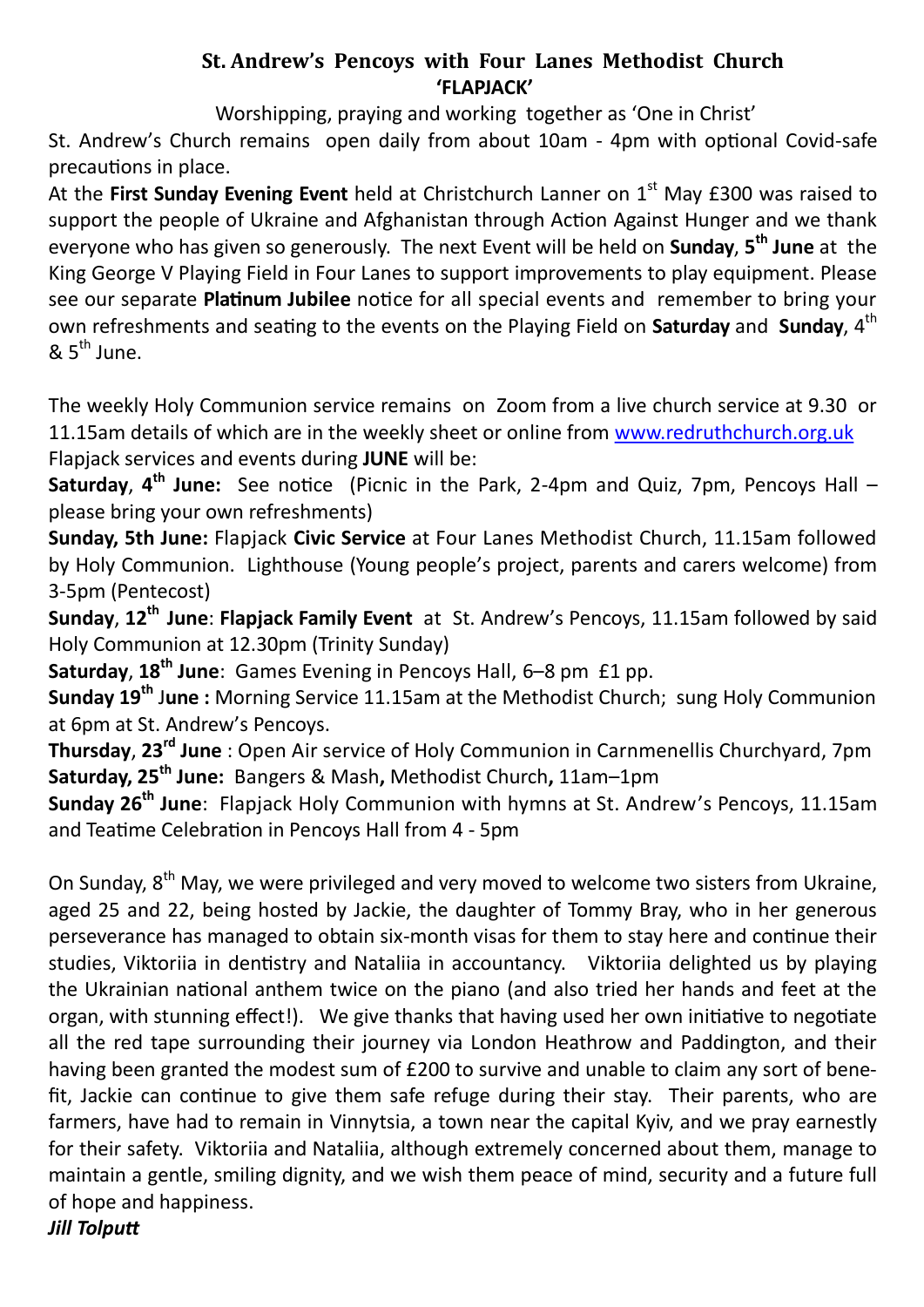# **ST EUNY**

Open Café has resumed on Wednesdays, 2.00pm -4.00pm., but the Internet Café is no longer operating as it was. However, there is advice available for anyone who wishes to seek help from people with experience.

St Euny will be hosting a Benefice Celebration Lunch in honour of the Platinum Jubilee on Sunday  $5^{th}$  June, 12.30pm to 3.00pm. We hope that as many people as possible from across the benefice will feel able to attend. Weather permitting this will be a garden party with food from 12.30pm, music and optional games. The Church building is our back-up plan in case of wet weather. To help plan numbers, please let Lucie Rogers or your local churchwarden know if you intend to attend, Lucie's email is: [lucierogers28@gmail.com.](mailto:lucierogers28@gmail.com) There is no charge, but donations will be welcome.

The CN4C family group were hosted at St Euny for an Easter Egg Hunt and 'cakey tea' on Sunday 24<sup>th</sup> April. Jellies and ice-cream, sandwiches & scones were enjoyed by all and they are looking forward to being with us again on Sunday  $12^{th}$ June for a BBQ. The families who attend are mostly in very difficult circumstances and are hugely grateful for the hospitality shown. We are, however, few in number and would welcome help in preparation, serving and clearing up. If you or anyone you know would enjoy being part of this valuable service to our community, please do let Caspar know – all offers welcome.

Many thanks to Lez for organising the Flower, Weddings and Baptism show at St Andrew's on behalf of the benefice. Here is a look back in time at the records of the Parish Church of St Euny, and Redruth (which includes some non-conformist data for 1722 and 1822).

- 1622: 18 Christenings, 19 burials the pages showing marriages are too torn and disfigured to discern
- 1722: 106 Baptisms, 16 Marriages, 85 Burials
- 1822: 250 Baptisms, 171 Marriages, 114 Burials.

The Quinquennial report for St Euny shows some urgent work, some less so. We will be seeking quotes for the less accessible and specialist tasks, but are also planning some practical maintenance days for later in the summer – again, any volunteers will be welcomed with open arms!

## *Linda Beskeen*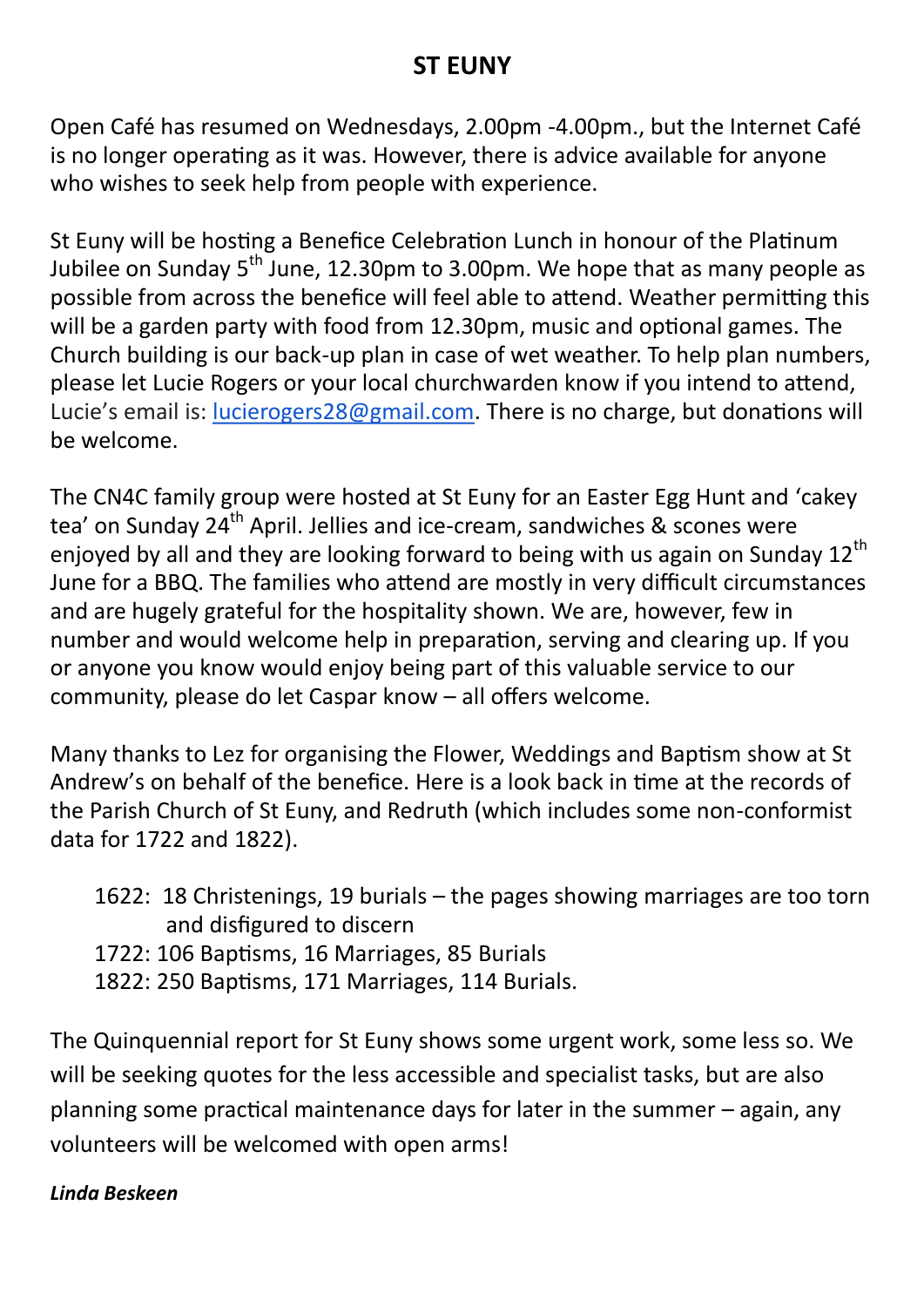# **ST STEPHEN'S TRELEIGH**

The people of St Stephens Church were deeply saddened to hear of the death of Peter Robinson. Although Peter had been unable to return to



church after lockdown due to his ill health, Maureen with the help of friends has been able to attend some services recently. Our thoughts and prayers are with Maureen and their daughter Judith at this sad time. Peter always had a cheery word for everyone he met and will be greatly missed by us all. A fuller tribute to Peter will appear in next months Five Alive.

Our Informal service on the 1st Sunday of May was one of Holy Communion by Extension. This is a simplified version of the Eucharist because it is taken by a lay person with the bread and wine having been consecrated at another church and then brought to us. Our service was taken by Jim Seth who based his sermon on the differences between Saul before his conversion to Christianity and Jesus.

The APCM also took place in church on the 28th April after the Thursday morning Holy Communion. Chris and Mary were re-elected churchwardens for the coming year.

Fund raising is back in full swing for the Treleigh Hall Improvements Project. Dave Rowe will be doing a sponsored walk in aid of the above fund. This will take place during the week commencing 6th June and will consist of 10 laps of the beach and harbour area at Portreath. Each lap is approx. .65 of a mile, total mileage being 6.5 miles. The walk is in memory of Trish who loved Portreath and was enthusiastic about the much needed improvements to the hall.

Sponsor forms are available from Dave or at Treleigh Church. Donations towards this project can be sent to Dave at 4 Albany Gardens, Redruth. If you are able to sponsor Dave or send a Donation please make cheques payable to Treleigh Hall CIC.

On Saturday 25th June, 11am - 1.30pm in the Hawthorn Garden at Treleigh, Griff's Martial Arts will be holding a Fundraising Event in aid of the Hall improvement Fund. Further details nearer the time.

**STOP PRESS** The Hall committee are very pleased to announce that they have received £10,000 from the National Lottery. A great start to the fund raising.

#### *Mary Harris*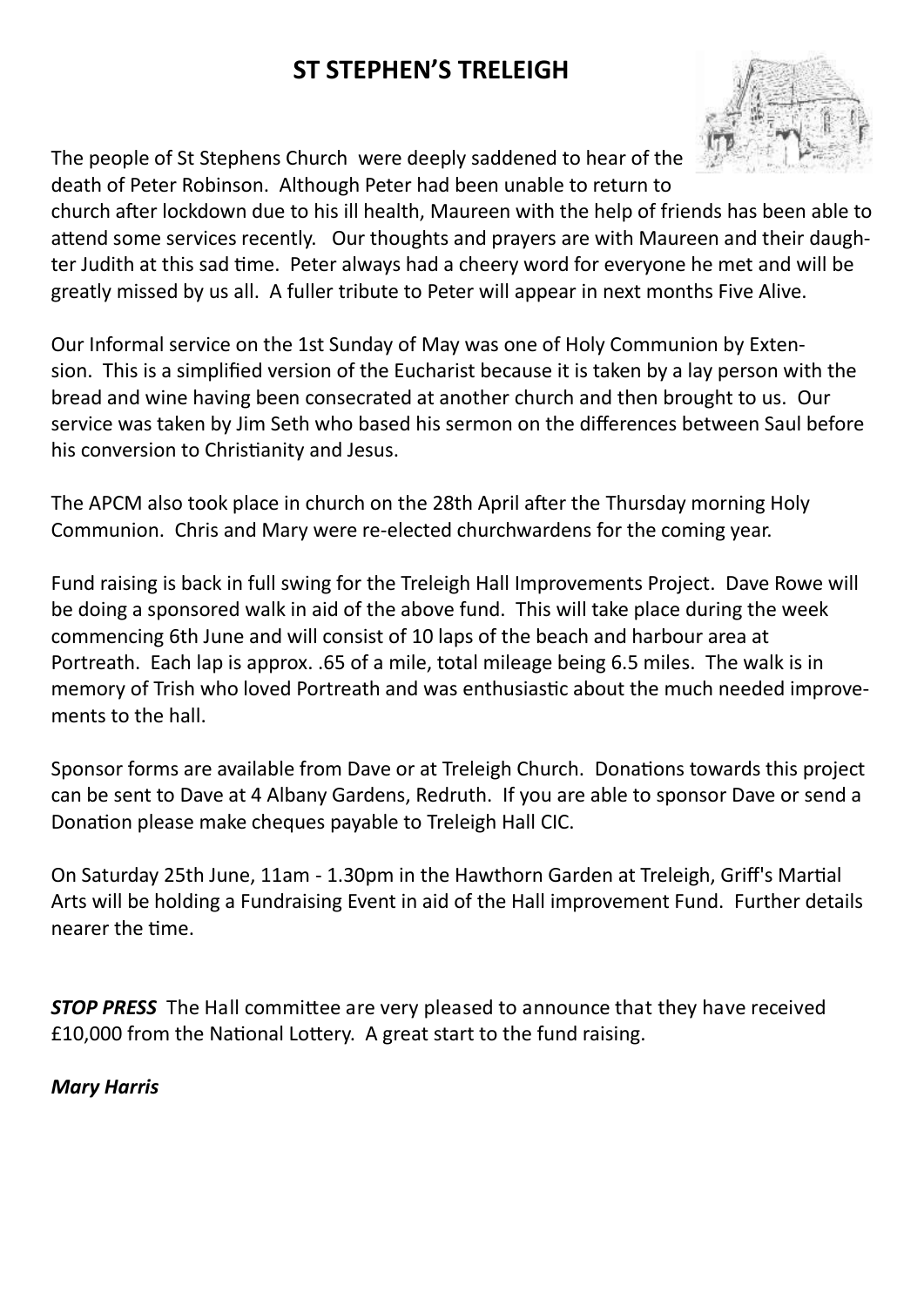# **TRAINING FOR LEADING INTERCESSIONS IN CHURCH**

# Training for leading intercessions in church

In our five churches we have different traditions about lay people in church leading the intercessions, as opposed to the priest doing this. Our ministry team is extremely keen to encourage a wider team of people to take part in leading these prayers, for several reasons:

- 1. It's always good for as wide a variety of people as possible to take part in leading worship like this - including the heartfelt concerns and prayers of this larger number of people. It's part of our general intention to include more lay -leading in worship generally.
- 2. To be trained and then to prepare to lead intercessions in church are process es which lead to real spiritual growth for those doing this.
- 3. If such people lead intercessions only every 4 to 8 weeks, there is more time for these people to prepare imaginatively what they might pray (when the priest does it every week this careful preparation is much less likely!)

With these things in mind, we have organised some training for leading intercessions in church - Jim Seth is going to be leading this training. **Please note that all those who already lead intercessions are invited to be part of this training too** as a refresher course for you, and so all on the course can benefit from your ideas you might share with us. There are two sessions in this training, and we are offering it in two identical courses

# **Course A - 7pm on Thursdays 9th and 16th June at Christchurch, Lanner**

# **Course B - 11am on Thursdays 23rd June and 7th July at Treleigh Church**

Please have a word with Jim or one of the clergy if you're interested in being part of this - or have any questions.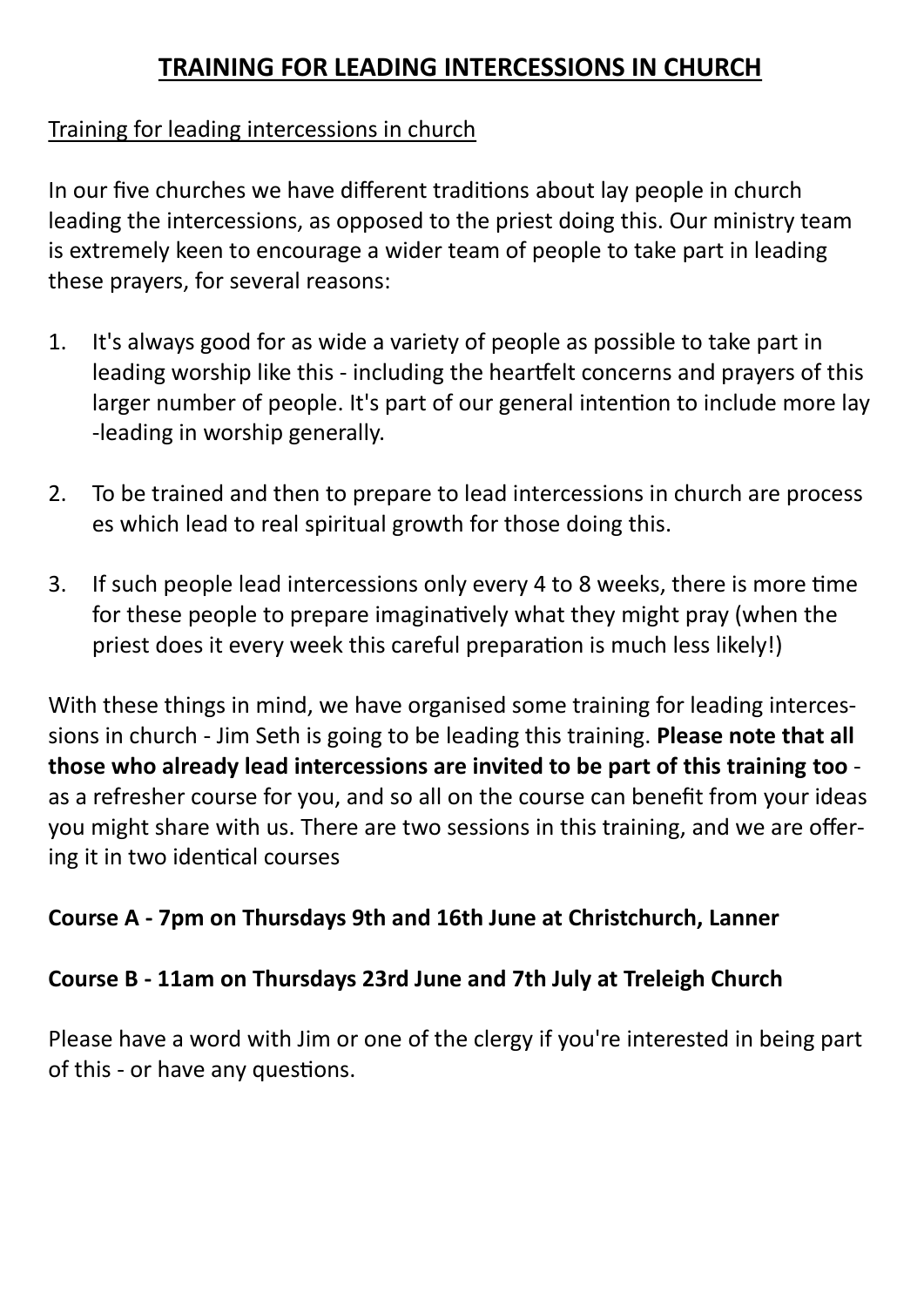# **Thy Kingdom Come 2022 – praying in our churches**

Every year the Archbishops invite us to join in the ancient practice of using the time between Ascension Day and Pentecost for praying for the renewal and growth of the Church. As usual this year we are going to devote one day in each of our five churches to do this, on the following dates (I know most of these are in May, not June!), beginning with morning prayer (also on Zoom) at 9am and finishing with evening prayer at 5pm.

Fridav  $27<sup>th</sup>$  May – St Andrew's Saturday  $28<sup>th</sup>$  May – Christchurch Monday  $30<sup>th</sup>$  May – St Euny Tuesday  $31<sup>st</sup>$  May – Pencoys Wednesday 1<sup>st</sup> June – Treleigh



As usual there will be prayer stations and other material to help you pray, or you might like to just come and sit quietly. In case you needed a reminder of why we pray, try these!

- Spending time with God in prayer gives our wills a chance to be aligned with God's will.
- Prayer shapes us, and gives us new hope and confidence that God wants to
- be at work in our communities.
- Prayer changes the spiritual atmosphere of a place, not just the church, but the community we're trying to serve.
- When we pray, good things happen! It was Archbishop Temple who answered
- his critics that answered prayer was just a coincidence like this: "*When I pray*, *coincidences happen*; *when I don't, they don't*"

# *PLATINUM JUBILEE*

*We offer our heartfelt congratulations to Her Majesty Queen Elizabeth 11 Defender of the Faith and Head of the Church of England*

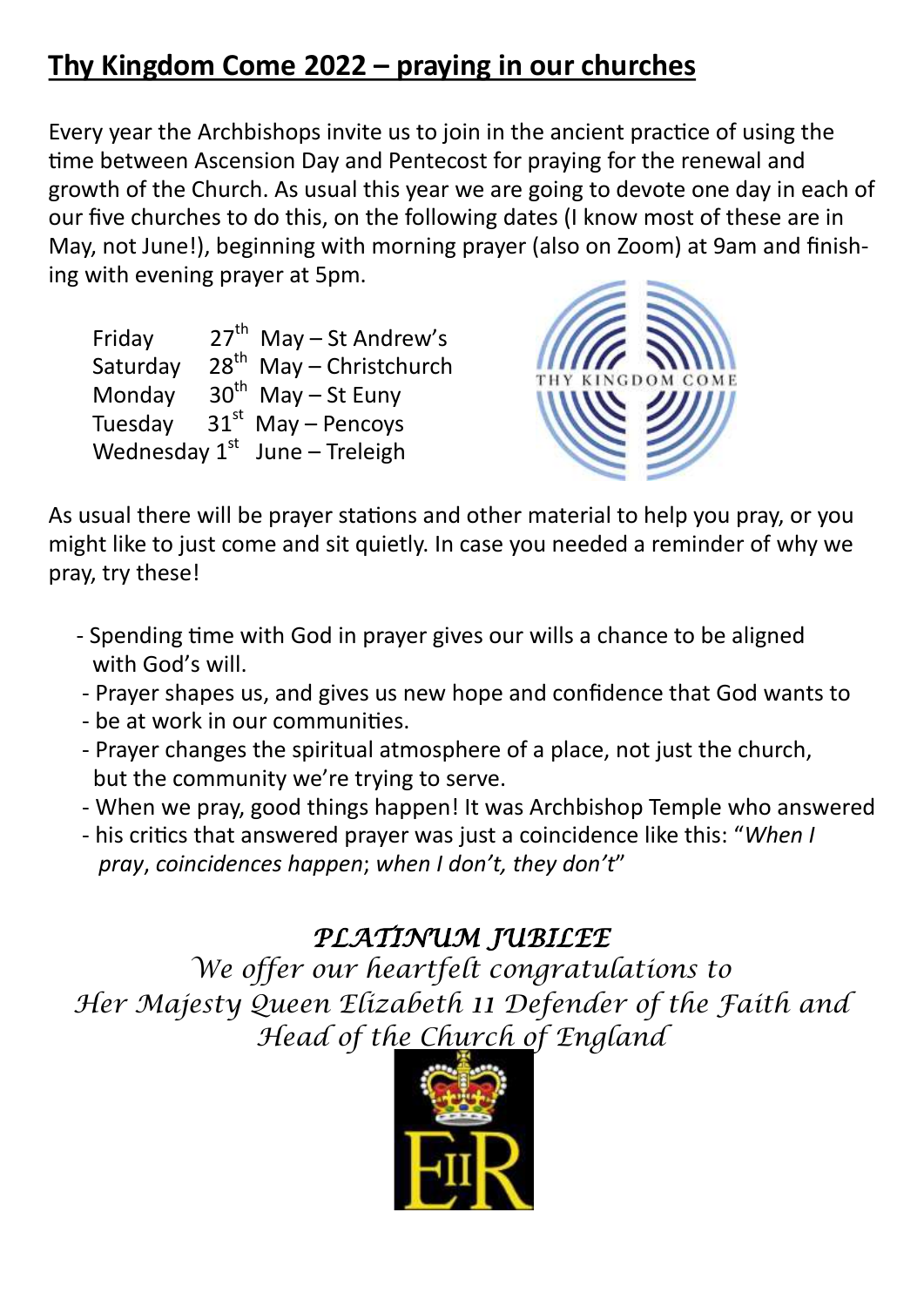# *Book Club*

All those who are interested in reading and sharing in discussion of our recent book are welcome to join us on Friday 27<sup>th</sup> May at 10.15 at Margaret's home. Even if you haven't read the book and would like to experience Book Club and share in our fellowship we will be pleased to see you. You can contact Margaret on 211775 or see her in church.

The book we will be discussing is Black Dogs by Ian McEwan. Jeremy is keen to write about the story off his parents-law meeting and their years of married life, interviewing them at different times so getting different views of their marriage. Both members of the Communist Party but leave at different times. June has a life-altering experience relating to the Black Dogs on their honeymoon which changes her outlook on life. Five years after their marriage they separate- June moving to France and Bernard staying in England but they never divorce and remain in love with one another. Jeremy decides to return to writing his memoir of their lives as June is dying and the Berlin Wall comes down. Much food for thought.

Our next book to be discussed in July is Outcasts of Time by Ian Mortimer. It is set in December 1248 the year the Black Death is raging through the country. The narrator, John of Wraymont, a stone carver, already a has the plague in his body and he goes in to Exeter Cathedral, his place of work, to pray for help. A disembodied angelic voice like his own offers healing and possible salvation, it at a price. "I will let you live your last six days in the distance of the future. Ninety nine years shall pass before you will return to live the first of your remaining days. Another ninety nine will pass before your second. Five hundred and ninety five years will pass before your sixth and final day, when I will come for you."



He and his brother William then start their time travels around Exeter moving between the rivers Exe and Teign: Honyton, Ashburton, Wraymont, the Scorpio stone circle and Dartmoor. Each era melts invisibly into the next, ending with the horror of a bombing raid on Exeter in 1942. At last the journey is over revealing the truth that "home is. It a place but a time", and that the crucial element holding all together is love.

Sounds like a good read so do join us for our two days – May  $27<sup>th</sup>$  and July  $1<sup>st</sup>$ We look forward to welcoming some new faces.

*Margaret Saville*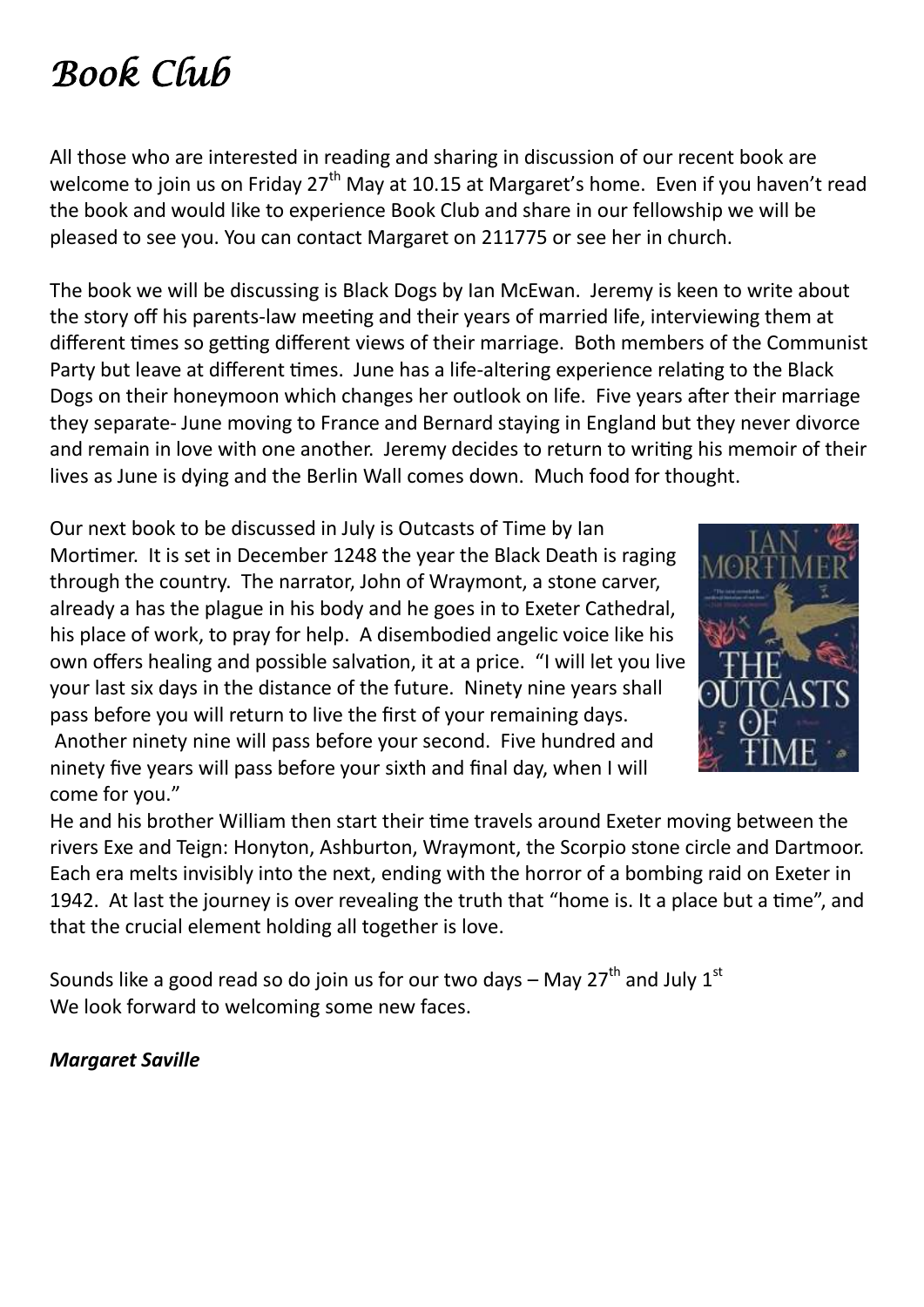# **EVENTS AT FOUR LANES**

Julbilee Villeye Events



**FLAPJACK** 

# PICNIC IN THE PARK

saturday June 4th  $2 - 4$ pm Children's royal fancydress, games  $\xi$  more! Come wearing a crown!

**JUBILEE QUIZ** At Pencoys Hall

QUEF

Saturday June 4th

FDM

**JUBILEE BBQ** 

At The victoria Inn Saturday June 4th from 5pm

## **Jubilee Service** of Thanksgiving At Four Lanes Methodist Chapel

Sunday June 5th 11:15 am

> **JUBILEE Sing along &** games

In the park Sunday June 5th **GDM** 

## **FROM THE REGISTERS FUNERALS**

| *12 March 2022            | <b>Rose Waring</b>               | St Stephen Treleigh      |  |  |  |
|---------------------------|----------------------------------|--------------------------|--|--|--|
| *correction to last month |                                  |                          |  |  |  |
| 2022<br>14 April          | <b>Shirley Clissold</b>          | St Euny                  |  |  |  |
| 2022<br>26 April          | <b>Esther Brokenshire</b>        | St Andrew Redruth        |  |  |  |
| 2022<br>27 April          | Irene Hicks                      | Carnmenellis             |  |  |  |
| 2022<br>28 April          | <b>Brenda Andrew</b>             | St Euny                  |  |  |  |
| 2022<br>05 May            | Paula Jane Jarrett               | St Stephen Treleigh      |  |  |  |
| <b>WEDDINGS</b>           |                                  |                          |  |  |  |
| 2022<br>23 April          | Alexander Mark Beard and         |                          |  |  |  |
|                           | Ellie Caron Cope                 | <b>St Andrew Pencoys</b> |  |  |  |
| 2022<br>07 May            | <b>Charles Peter Mathias and</b> |                          |  |  |  |
|                           | Gemma Marie Newcombe             | St Stephen Treleigh      |  |  |  |
| 2022<br>14 May            | David Robert Tingey and          |                          |  |  |  |
|                           | Natasha Hailey Burns             | St Euny                  |  |  |  |
| <b>BAPTISM</b>            |                                  |                          |  |  |  |
| 2022<br>15 May            | Kaden Lowen Wardell              | St Stephen Treleigh      |  |  |  |
|                           |                                  |                          |  |  |  |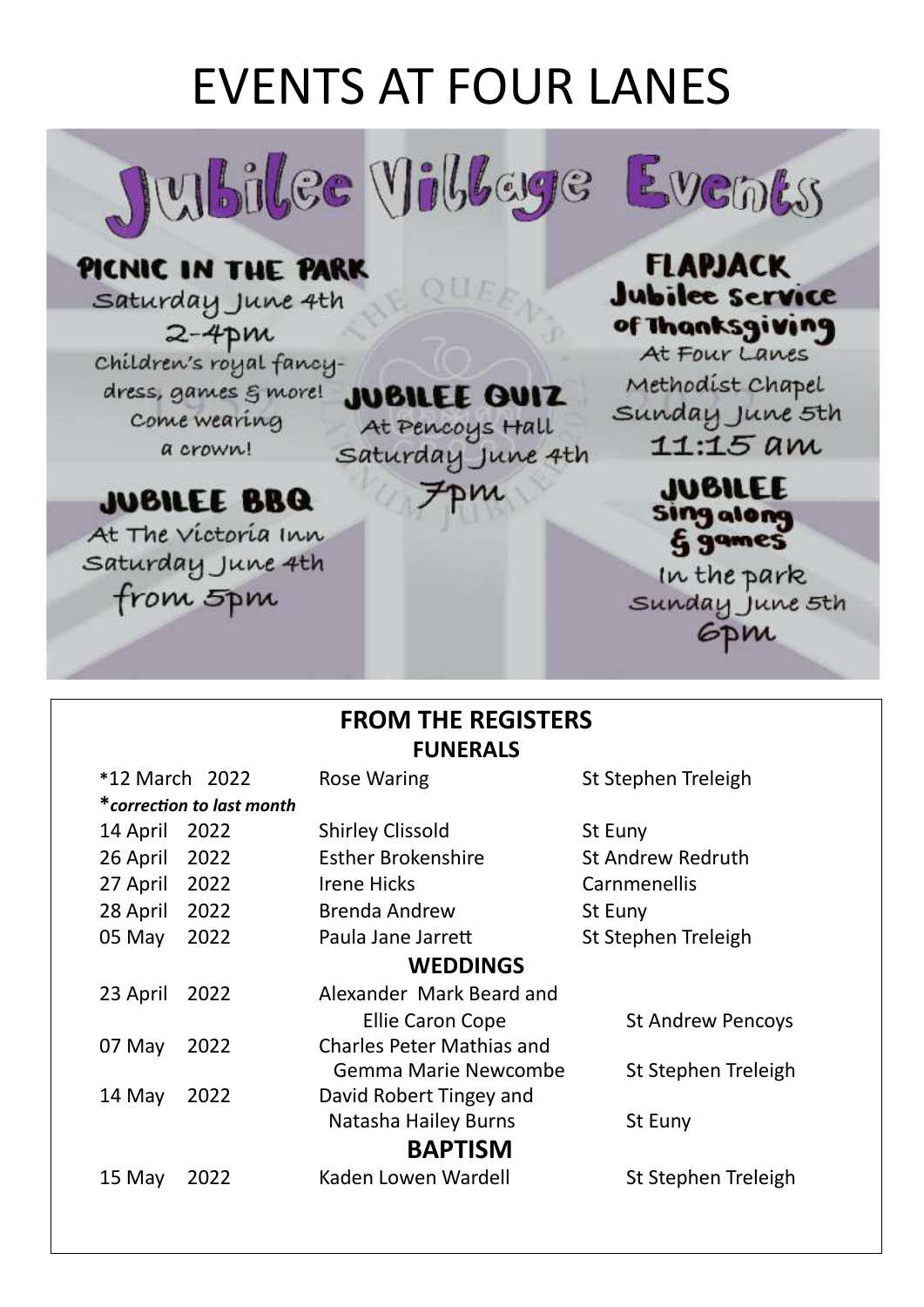# **"St. Stephen's Church Wayside Chapel"**

"The Wayside Chapel was so named by Fr. Peter as the porch became a place where people passing through the churchyard could sit for a while.

(A definite advantage of not closing and locking the wrought iron gates.) They may have been visiting graves; sheltering from the rain; walking their dogs or simply passing through on their way to and from the school.

The church porch became especially important during Lockdown and we always made sure that there were flowers on the windowsills and the weekly prayer sheet was displayed on the notice board along with prayer cards and other relevant information.

Since a young Treleigh school pupil died 3 years ago, a battery candle 'burns' constantly in memory of him, and is placed in front of the flowers.

Sadly another pupil who had been in the same class at Treleigh School but who had moved on to Redruth school, also sadly died last year and his name was added on the remembrance card. We have heard that this has given comfort to the families and fellow pupils who knew them both.

Since the beginning of the Ukraine war another candle 'burns' on the opposite windowsill beneath the Prayer for Ukraine.

The Treleigh school children think of the Treleigh as their church but since the pandemic, they have been unable to come into the building twice a term as normal to take part in a service which they had organised. Therefore, the Wayside Chapel is important for them also. It is hoped that soon we will be able to welcome them back into the church once again.

We have, however, had the pleasure of inviting a group from the Busy Bees Nursery, which is adjacent to the school, into the church after our Thursday morning service and they sat in a group in front of the altar while their teachers told them a story.

On one such occasion, Lynn Cocup, our twice monthly organist was practising and when the children arrived she played lovely tunes for the children to sing along to.

Prayers are often left on the prayer board in the porch and these are read at the next service and a votive candle is quietly lit.

Sometimes, depending on the prayer, we pin an answering remark with that prayer on the board so that the person who left the prayer knows that we care.

At the Saturday evening Easter Fire service at Christchurch, Lanner, all the prayers that have been written are burnt on the Easter Fire sending them to God.

Since our refurbishment of our church last year it is hoped that we will be able to refurbish the porch and gates also in the not too distant future to enhance our Wayside Chapel".

### *Christine Cunningham*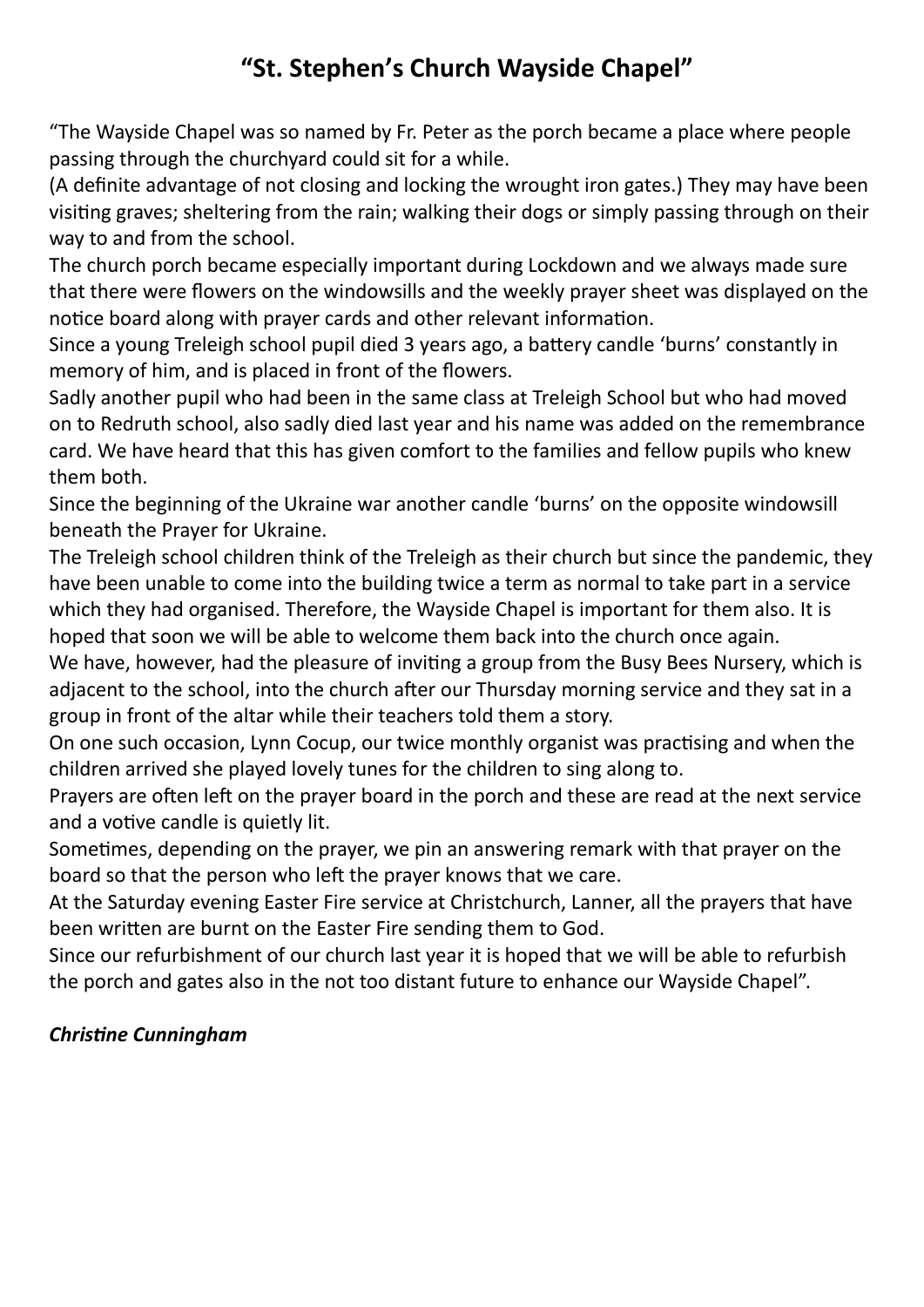

*Family ceilidh* 





*Arts and crafts* 

*Poems, pasties and pints* 



*Refreshments and light lunches*



*Walks* 

Plus many more exhibits/workshops etc See our booklet or church website for more details [www.redruthchurch.org.uk](http://www.redruthchurch.org.uk)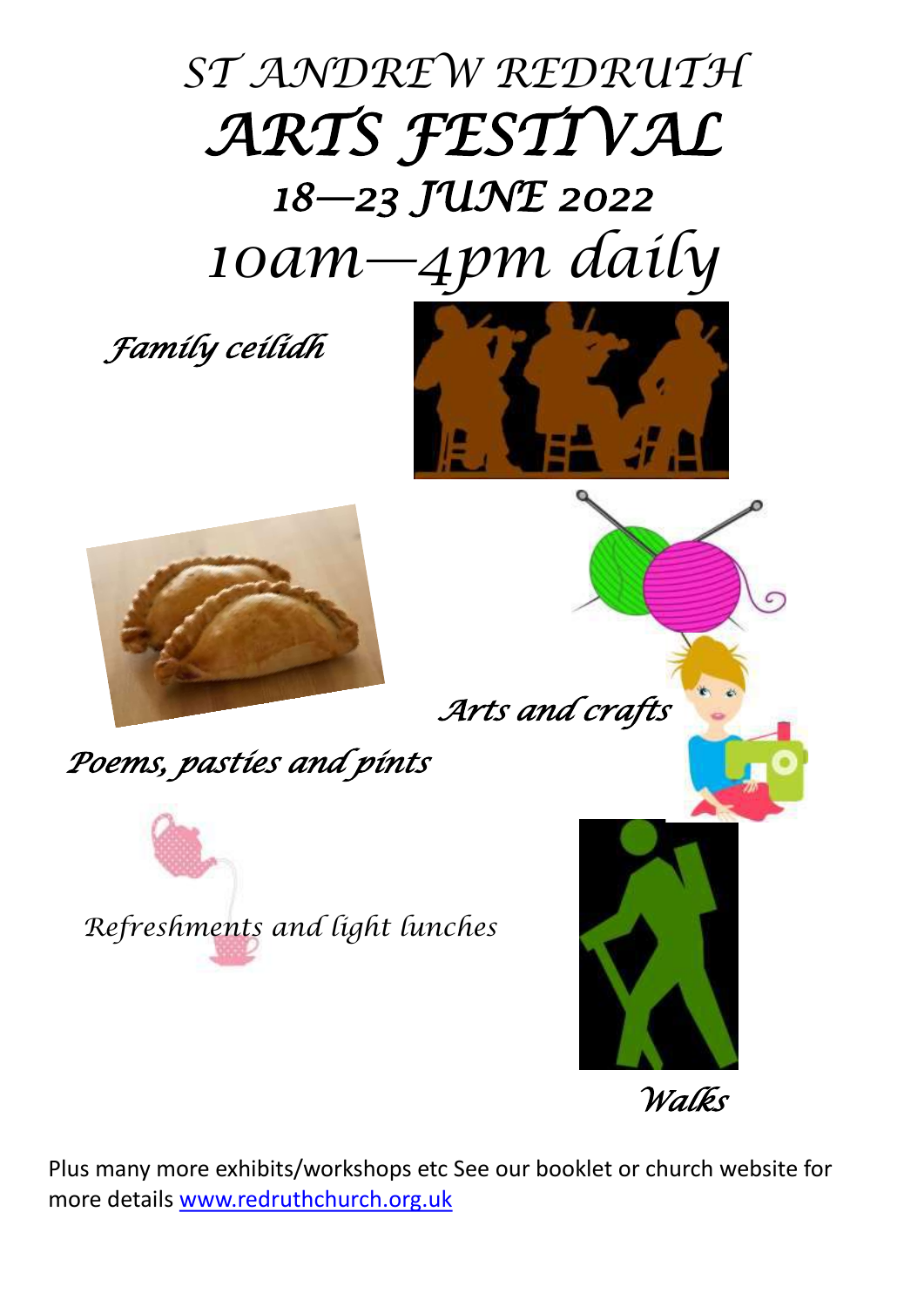# *EXCERPTS FROM A DAILY JOURNAL 1986 by Michael Tangye*

**July 11 1986** "Brian Lean, a former First aid man at Wheal Jane, told me of a miner who came to him, quite pale and shaken; "You'll never believe me" he said "But I was sitting in the level eating me pasty when an old miner appeared out of the rock face. He had his resin hat on with a candle stuck on it. He stopped and said "you got a bit of croust for me 'ave ee?" - and then vanished!

He described the ghost in detail. Curiously, later on when they broke through the level into an older working at that spot, there on the ground, near where the apparition appeared, was a miners resin hat and a candle!"

**Jan 14 1986 "**Called to Pendarves in the darkness (note: Cwll Ambulance Service). The wooden headgear illuminated against the black sky towering above an assortment of temporary buildings of this new mining venture. Our casualty had fractured several metatarsals in his foot when a mechanical shoveller went over them. As a 'trammer' he takes home £300 each week, and can earn £100 on a Sunday. Because of the present tin crisis, the mine is being raped of what ore is left' (note: Pendarves Mine closed on August 1—many out of work).

**March 1 1986** "Tommy Farr the Welsh boxer from Tonypandy died today. He is renowned for his close fight against Joe Louis in 1937. His back had become marked with scars caused when working in coalmine levels—when asked by other boxers what had caused them he would say that he had fought with a tiger!

It was a fight which I well remember, as a child of 4 years, on the radio in the early hours of the morning. I had awakened, and after checking all three bedrooms and finding them empty, became alarmed—only to find everyone downstairs drinking cocoa and like the rest of Britain listening to the fight on the radio"

**April 4 1986** "chatted to a 94yrs old St Just lady in a nursing home at Sennen (Sunny Corner). Her father had been a miner at Levant. She had taken him his dinner there everyday as a child and then returned to school. She was one of ten children. When an adult, she earned her living scrubbing the floors and benches of a house at Levant Mine. She also carried water pumped from a well, in a barrel, on a barrow to householders in St Just for 6d a barrel"

**April 27 1986** "walked from Restronguet to Greatwood—hedges and gardens a mass of primroses and daffodils, in Greatwood numerous dead elms have been cut down. At Restronguet Barton the old horse whim survives in its round-house— the iron gears still run into the adjoining barn where the corn was thrashed by the horsepower.

Above Restronguet, at the roadside is a cement cross built above a plaque which reads 'This symbol of faith in God was erected by Ukranians who escaping from Russian Communists, found refuge in England. 7 June 1948'

**June 2 1986** 'Geevor Mine fails to get financial backing from the Government and must now close. Water will rise to flood its levels—probably never to be worked again. The Government has offered £1,000,000 to encourage industry in the St Just area—a mere drop in the ocean! The miners are looking toward emigration with their skills—the same old answer to Cornwall's long history of mining depression—followed in the past with near starvation! **Sept 2 1986** 'whilst sitting in the Redruth Reference Library there was a loud noise and the whole building shook. This was at 3.50pm. I asked Pam if she had experienced the same in the bungalow—she had! It would appear to have been an earth tremor as South Crofty would be too distant to affect us like that—probably movement of the plates at The Lizard' (it was later reported that the tremor centred on Constantine')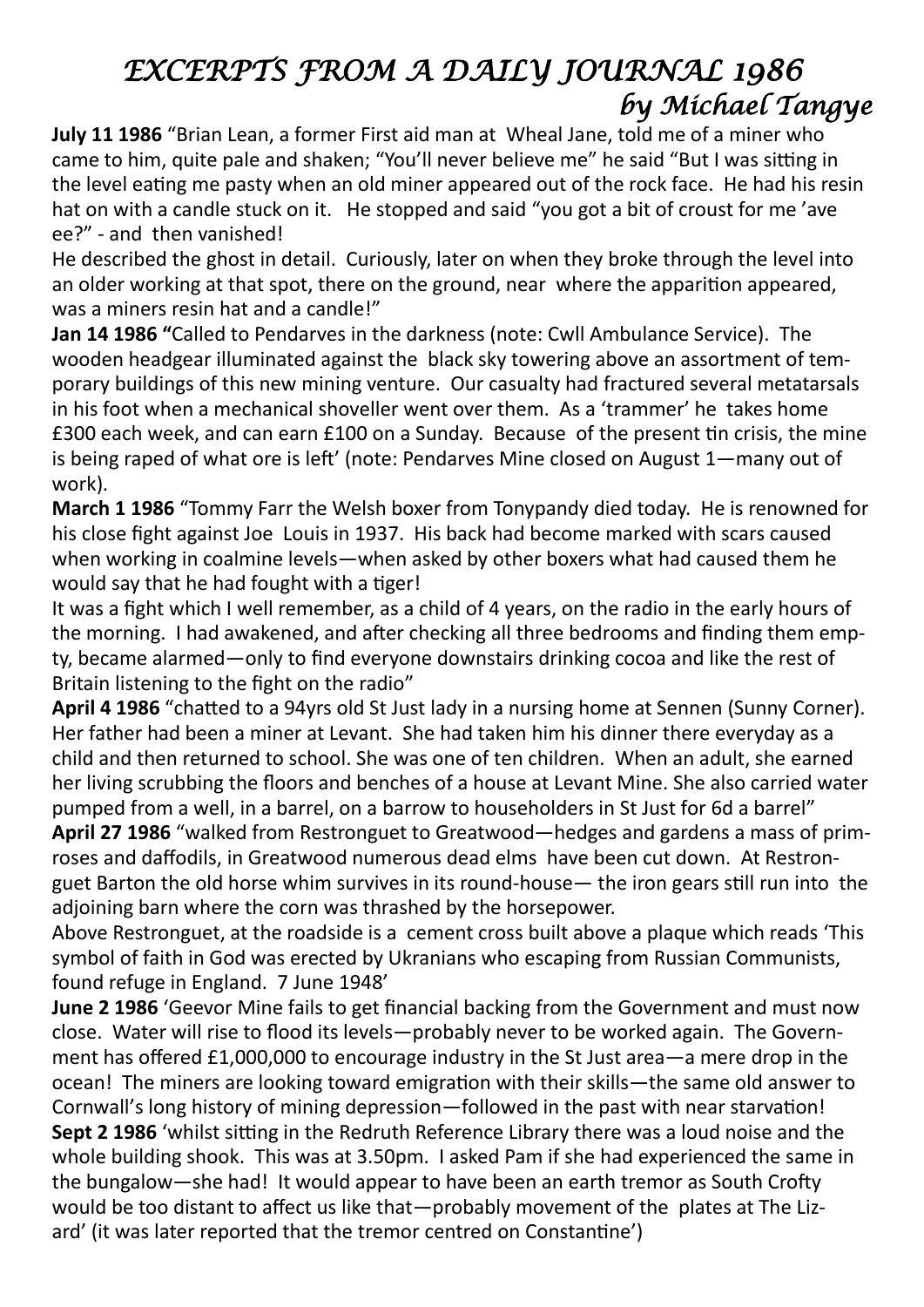

# **Tranquility Independent Funeral Services**



**Funeral Directors** 

Mark Brav & Sharon Hampton

Caring, Personal and Respectful Service Male & Female Funeral Directors Local Knowledge and Expertise Private Chapel of Rest Pre-Payment Plans Available 24hr Service, covering local and surrounding areas

# 01209 842467

www.tranquilityfuneralservices.co.uk

Find us on Facebook

GPORTSMAN'S ARMO



**WLD DUCK SHOP** 

**Four Lanes 01209 313724**

## **BAR ° FOOD ° BAKERY ° SHOP ° CAFE**

A fully stocked farm shop selling local produce including breads, fresh meats, dairy products, fresh fruit and veg, local pasties baked each morning, freshly cooked pizzas, preserves, cakes, confectionary and much more.

Our tasty breakfast menu is available from 9:00am every morning and includes a full Cornish fried breakfast, bacon/sausage/egg baps (combinations to suit) and more.

Proper pub roast dinners served on Sundays.

### **Charles Green Design**

**Environmentally Conscious Design**

**New Build, Conversions, Listed Buildings, Straw-bale & Green Oak Buildings**

# **Free Initial Consultation**



**Tel: 01209 216964 [info@charlesgreendesign.co.uk](mailto:info@charlesgreendesign.co.uk) Studio 116, Percy Williams Building, Krowji,**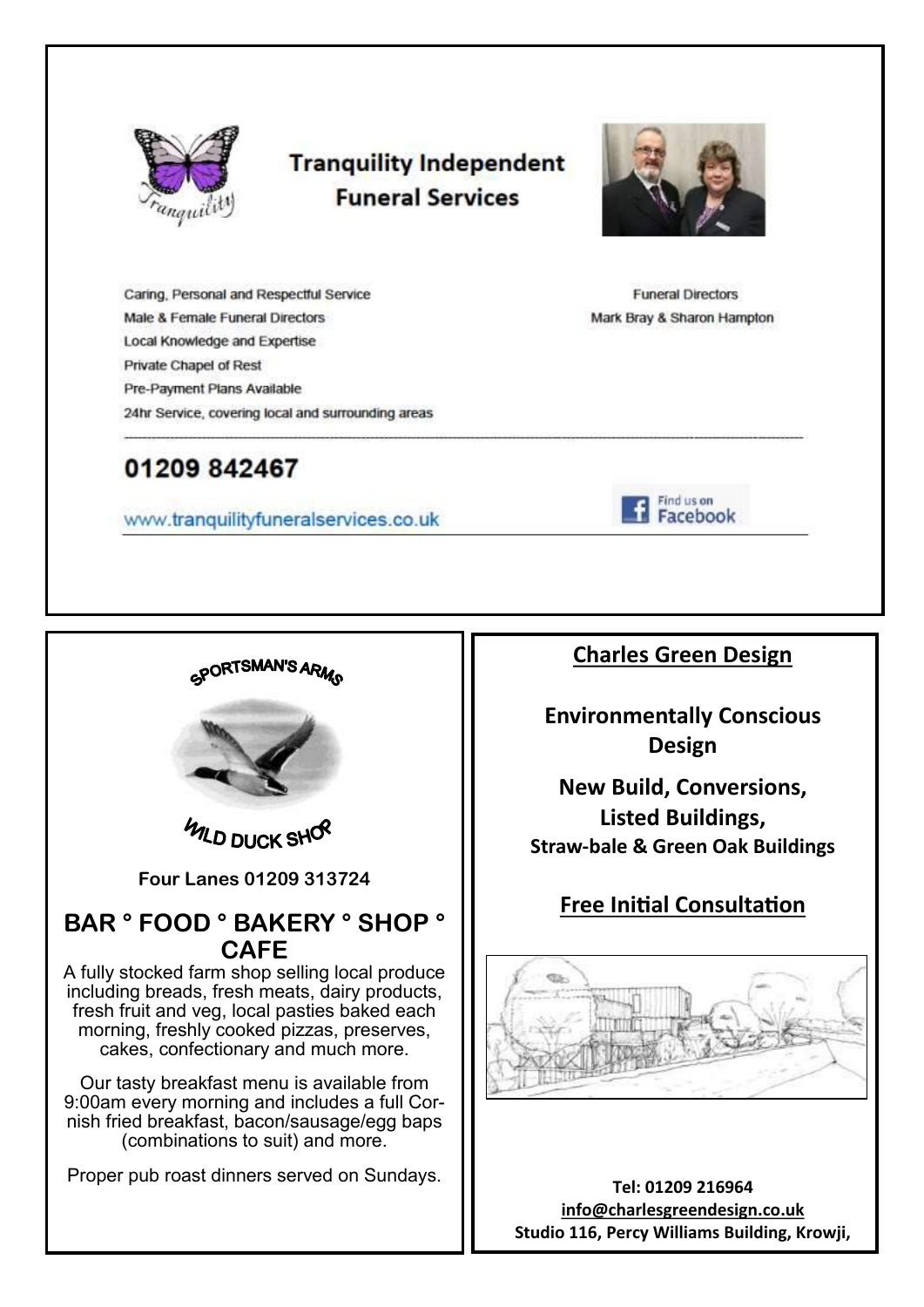

www.tonymoylefunerals.co.uk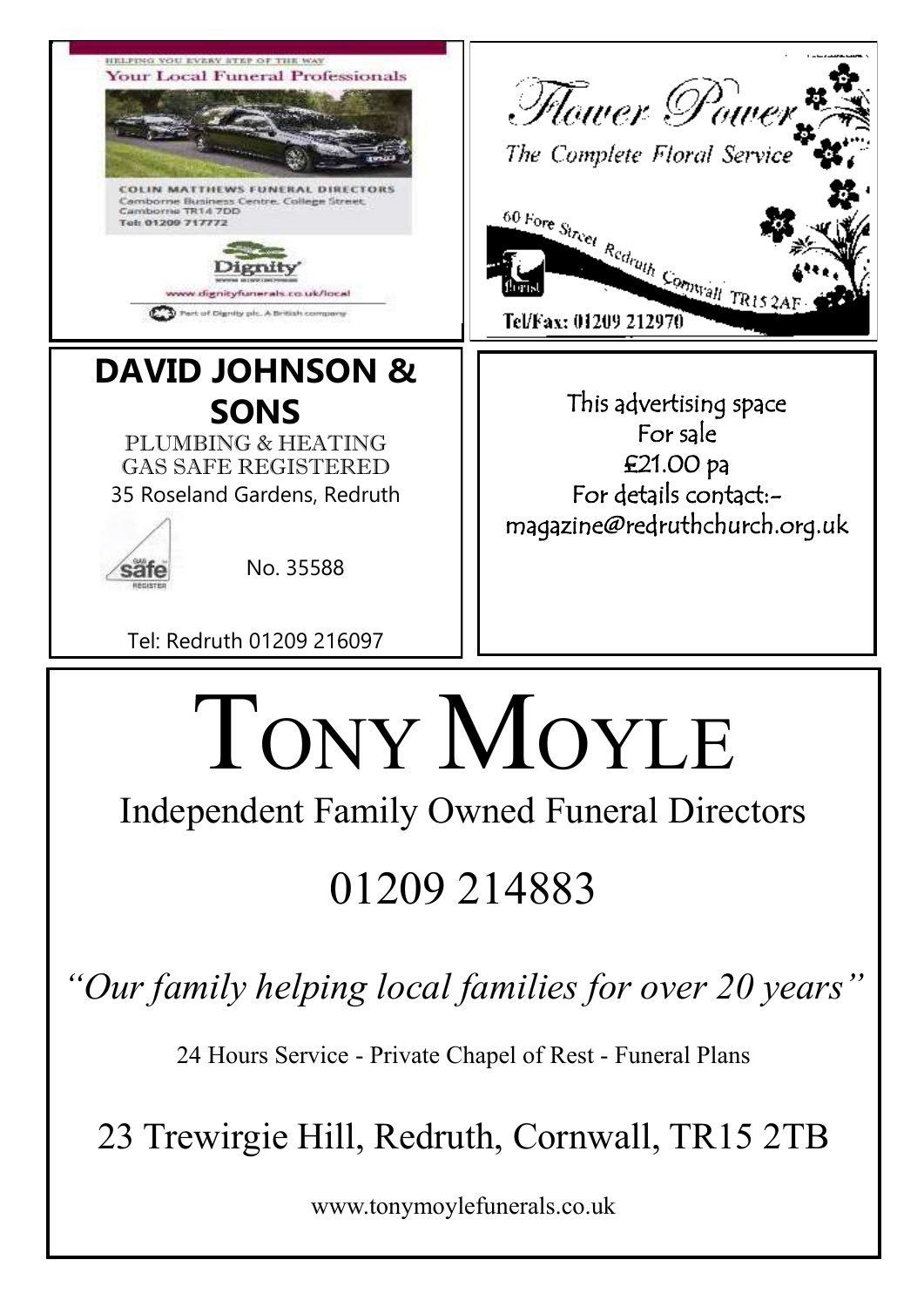

# **BERRYMAN'S BAKERY LTD**

Bakers of Distinction **Pednandrea, Redruth, Cornwall. Tel: 01209 215534**

**New range of confectionary now available from our shops in Redruth, Camborne & Perranporth**

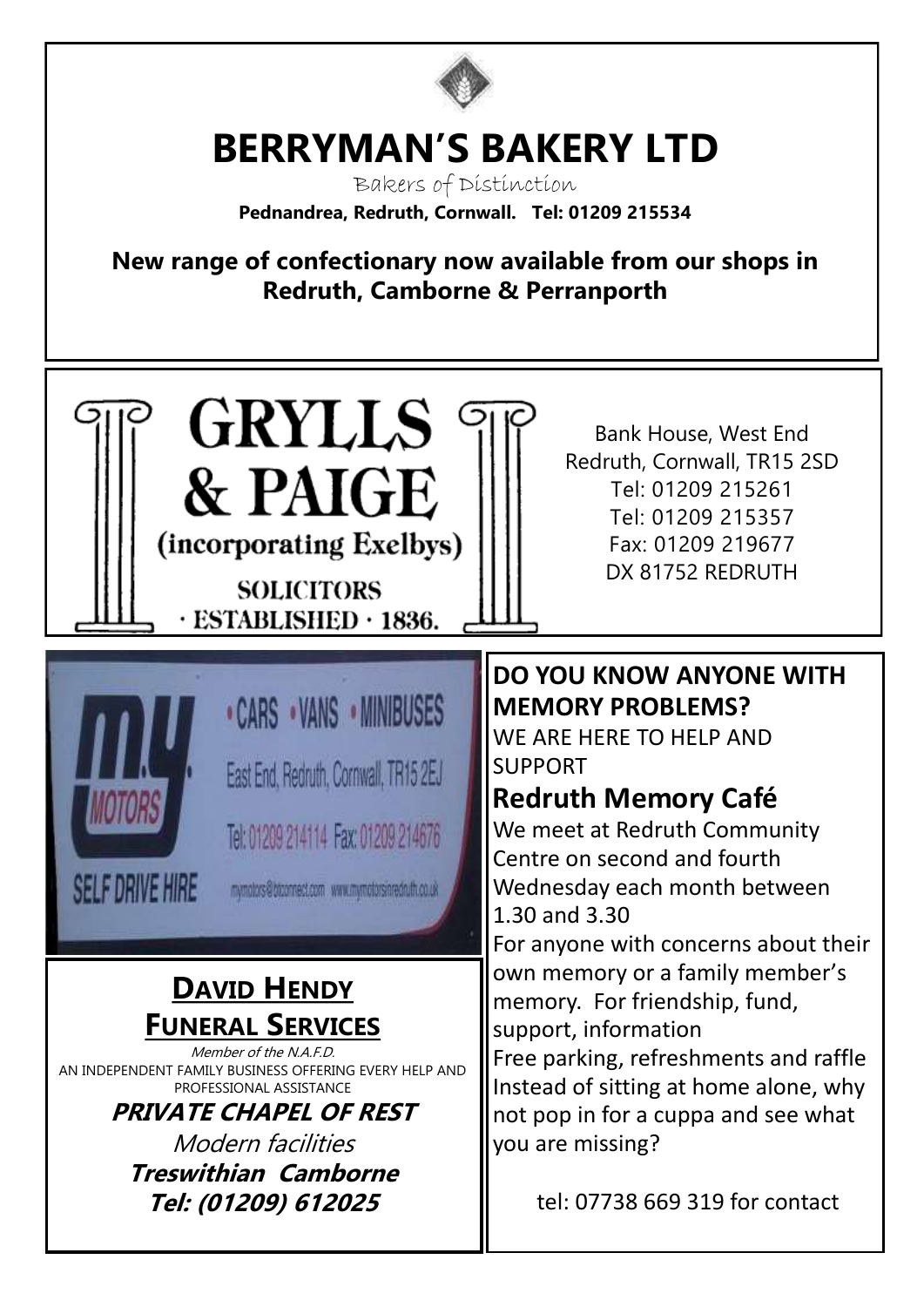

# **Heating & Renewable Energy Ltd**

# 07929 100 200

5starsouthwest@gmail.com

### **KNITCRAFT WOOL SHOP**

Pool Roundabout All your hand knit needs Stylecraft, JC Brett, King Cole etc. Largest local selectionHandknits for sale Access, Visa etc. Tel: 01209 216661 barbara.knitcraft@yahoo.co.uk







Make it a special day with the finest WV camper van hire in the South West

Our lovely 1960's VW split screen vans Layla and Lola are available to book for your wedding, anniversary or special occasion. They can seat six and both have pullback roofs should the weather be kind Contact: Rob or Debbie Website:- [strawberryleisure.com](https://strawberryleisure.com/)  Tel: 07875 375772

Tel: 01209 200525

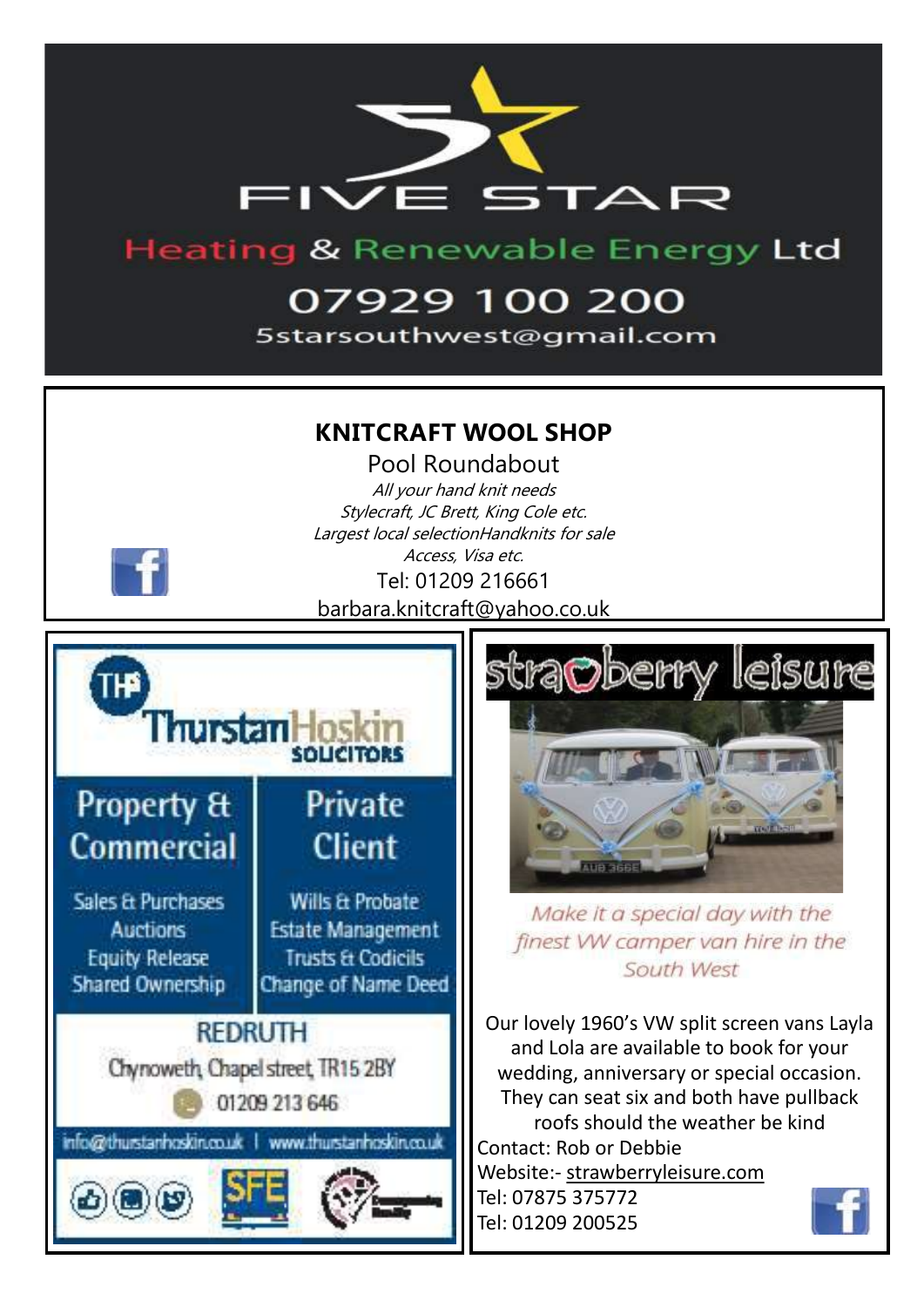

#### *Caring homes where every effort is made to respect the privacy, independence & dignity of each resident*

 $\cdot$  Short and long term quality care  $\cdot$ Mainly single rooms ·  $\cdot$  En-suite facilities  $\cdot$  $\cdot$  Regular outings & at home events  $\cdot$  $\cdot$  Day care  $\cdot$ 

 $\cdot$  Hairdressing, dental, chiropody & optician services available · · Regular church services · Delightful gardens ·  $\cdot$  No smoking homes  $\cdot$ 

*Harbour Lodge*

Harbour House Care Home is a 'supported living' bungalow. A wonderful home for individuals who want freedom from worry and chores. 24 hr care is available. A part-time housekeeper visits daily, a wide range of other services is available.

*Tremethick House* Meadowside Redruth, TR15 3AL **Tel: 01209 215713**

*Harbour House* Penberthy Rd, Portreath Redruth, TR16 4LW **Tel: 01209 843276**

*The Old Manor House* Regent Terrace, Penzance TR18 4DW **Tel: 01736 363742**

*Managing Partner (Owner) Mrs Mary Anson MSc RGN Anson Care Services*

This advertising space for sale £30 p.a. Contact:- magazine@redruthchurch.org.uk for full details

# IEMORIALS

Lettering, Cleaning, Re-fixing & Renovations at competitive prices. Works and Showroom: School Lane, East End, Redruth

# **D. TRESISE & SONS**

School Lane, Redruth TR14 2DU Telephone: 01209 314724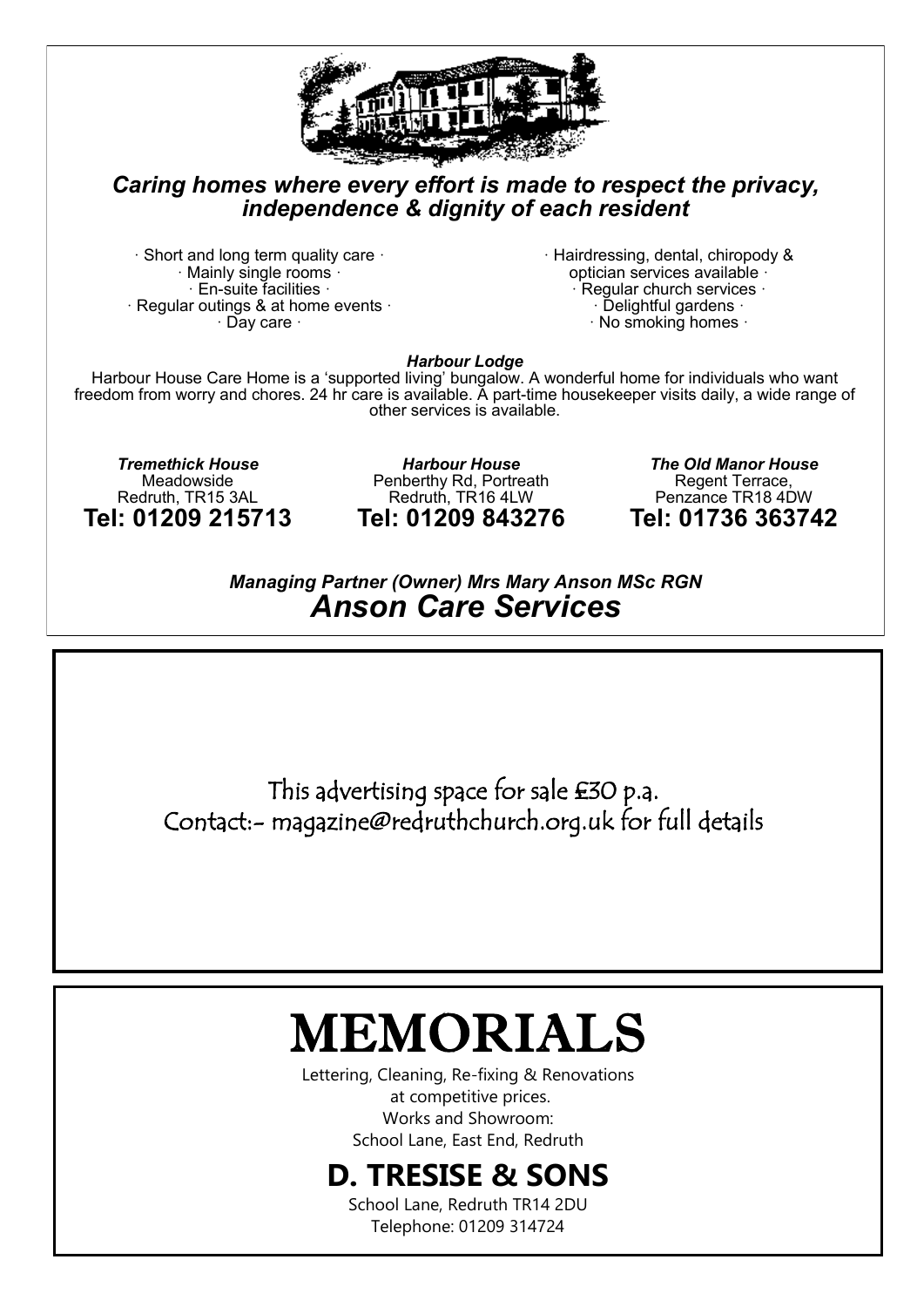Meeting your wishes<br>@family's traditions



'Our families, and their loved ones, are truly at the centre of everything we do.' Lorraine Beard

Scott Watters (Funeral Director)

> Cornwall Funeral **Services**

Celebrating life Here for you on: 01209 211684

contact@comwalfunerabervicea.co.uk / www.comwalfuneralservicea.co.uk<br>Facebook: ib.com/comwalfuneralservicea / Twitter: @comwalfuneral